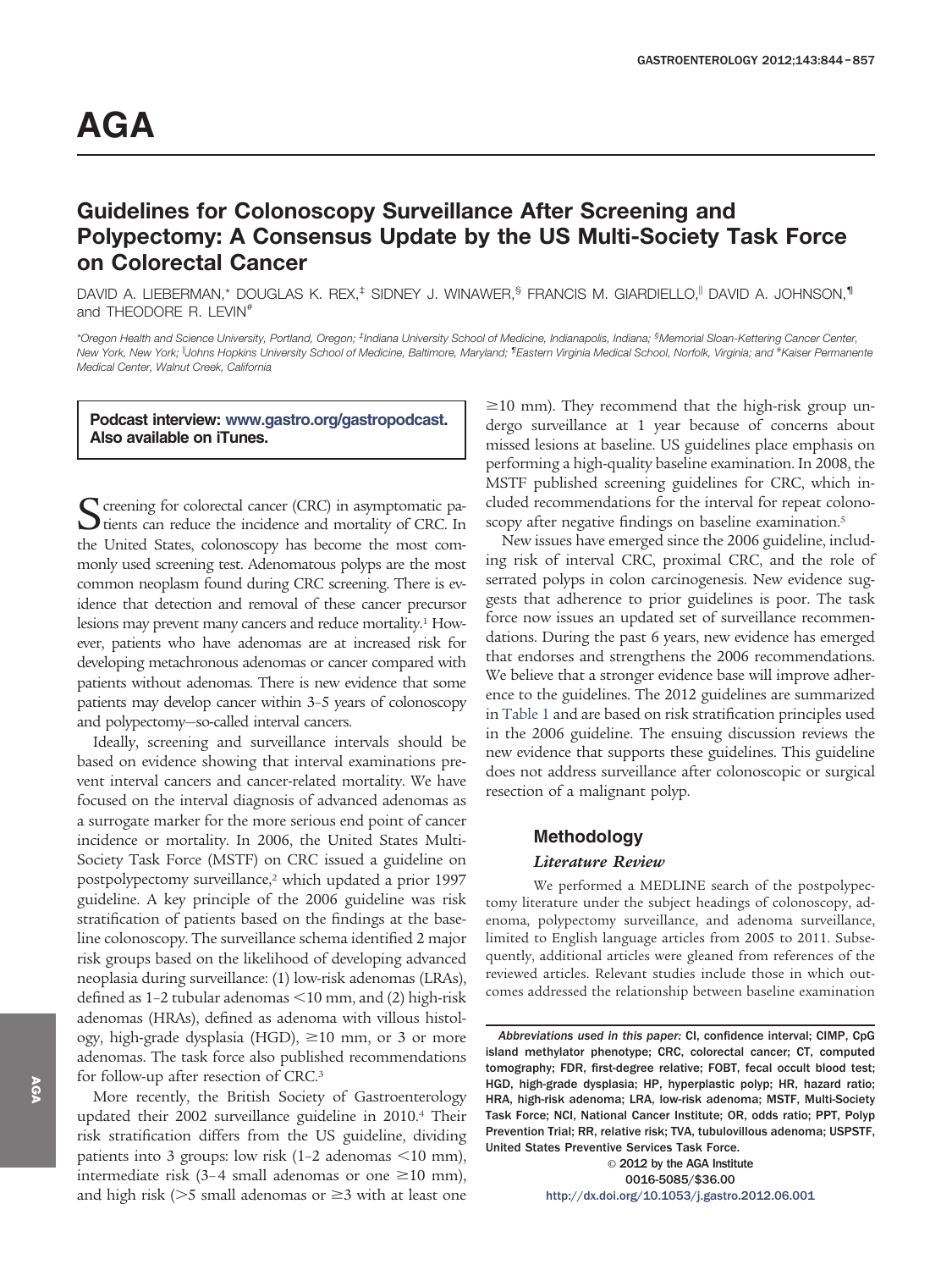<span id="page-1-0"></span>

| Table 1. 2012 Recommendations for Surveillance and Screening Intervals in Individuals With Baseline Average Risk |  |
|------------------------------------------------------------------------------------------------------------------|--|
|------------------------------------------------------------------------------------------------------------------|--|

| Baseline colonoscopy: most advanced finding(s)           | Recommended<br>surveillance<br>interval $(y)$ | Quality of evidence<br>supporting the<br>recommendation | New evidence<br>stronger than<br>2006 |
|----------------------------------------------------------|-----------------------------------------------|---------------------------------------------------------|---------------------------------------|
| No polyps                                                | 10                                            | Moderate                                                | Yes                                   |
| Small (<10 mm) hyperplastic polyps in rectum or sigmoid  | 10                                            | Moderate                                                | <b>No</b>                             |
| $1-2$ small (<10 mm) tubular adenomas                    | $5 - 10$                                      | Moderate                                                | Yes                                   |
| 3-10 tubular adenomas                                    | 3                                             | Moderate                                                | Yes                                   |
| $>10$ adenomas                                           | $<$ 3                                         | Moderate                                                | No.                                   |
| One or more tubular adenomas $\geq 10$ mm                | 3                                             | High                                                    | Yes                                   |
| One or more villous adenomas                             | 3                                             | Moderate                                                | Yes                                   |
| Adenoma with HGD                                         | 3                                             | Moderate                                                | <b>No</b>                             |
| Serrated lesions                                         |                                               |                                                         |                                       |
| Sessile serrated $polyp(s)$ < 10 mm with no dysplasia    | 5                                             | Low                                                     | <b>NA</b>                             |
| Sessile serrated polyp(s) $\geq$ 10 mm<br>0 <sub>R</sub> | 3                                             | Low                                                     | <b>NA</b>                             |
| Sessile serrated polyp with dysplasia<br>0 <sub>R</sub>  |                                               |                                                         |                                       |
| Traditional serrated adenoma                             |                                               |                                                         |                                       |
| Serrated polyposis syndrome <sup>a</sup>                 | 1                                             | Moderate                                                | <b>NA</b>                             |

NOTE. The recommendations assume that the baseline colonoscopy was complete and adequate and that all visible polyps were completely removed.

NA, not applicable.

*<sup>a</sup>*Based on the World Health Organization definition of serrated polyposis syndrome, with one of the following criteria: (1) at least 5 serrated polyps proximal to sigmoid, with 2 or more ≥10 mm; (2) any serrated polyps proximal to sigmoid with family history of serrated polyposis syndrome; and  $(3)$  >20 serrated polyps of any size throughout the colon.

findings and the detection of CRC, advanced adenoma, or any adenoma during the follow-up period. Studies used in the final analysis are summarized in [Table 2](#page-1-1) by specific category. We also reviewed studies with results of more than one surveillance examination to determine the downstream risk that may be associated with the baseline findings. A key goal was to determine if the risk of subsequent neoplasia was reduced once a patient had negative findings on colonoscopy or had low-risk adenomas. We excluded studies that included patients with inflammatory bowel disease or prior history of CRC. This review

<span id="page-1-1"></span>

| <b>Table 2.</b> New Papers Since 2005 With Surveillance |
|---------------------------------------------------------|
| Outcomes After Baseline Colonoscopy                     |

| Category: baseline colonoscopy finding                | No. of papers meeting<br>criteria (reference no.) |
|-------------------------------------------------------|---------------------------------------------------|
| Exposure to colonoscopy:                              | $6(18-22, 52)$                                    |
| 1. Risk of CRC                                        |                                                   |
| 2. Risk of proximal vs distal CRC                     |                                                   |
| Exposure to colonoscopy: rate of CRC within           | 4 (18, 20, 21, 52)                                |
| 10 <sub>V</sub>                                       |                                                   |
| No polyps at baseline: rates of advanced<br>neoplasia | 6 (14, 47–51)                                     |
| <b>HP<sub>S</sub></b>                                 | 1(61)                                             |
| Small adenomas $<$ 10 mm                              | 7 (7, 14, 51, 64–67)                              |
| Advanced adenomas                                     | 3(7, 14, 66)                                      |
| Adenoma with HGD                                      | 3(7, 14, 71)                                      |
| Serrated polyps                                       | 2(72, 73)                                         |
| Family history of CRC or polyps                       | 1(59)                                             |
| Multiple rounds of surveillance                       | 3(67, 77, 78)                                     |
| Poor bowel preparation                                | 2(68, 82)                                         |
| Surveillance after FOBT                               | 2 (84, 85)                                        |
| Miscellaneous risk factors                            |                                                   |
| Smoking                                               |                                                   |
|                                                       | 1(58)                                             |
| Aspirin/nonsteroidal anti-inflammatory<br>drugs       | 4 (54–57)                                         |

applies to average-risk individuals and excluded patients with hereditary syndromes associated with CRC.

#### *Levels of Evidence*

There are no high-quality randomized controlled trials of polyp surveillance performed in the past 6 years. All studies are either retrospective or prospective observational, cohort, population-based, or case-control studies. We have adopted a well-accepted rating of evidence<sup>6</sup> that relies on expert consensus about whether new research is likely to change the confidence level of the recommendation [\(Table 3\)](#page-1-2).

#### *Process*

The task force is composed of gastroenterology specialists with a special interest in CRC, representing the 3 major gastroenterology professional organizations: American College of Gastroenterology, American Gastroenterological Association Institute, and American Society for Gastrointestinal Endoscopy. We recognize that inherent bias can be introduced when a group of experts in the field review evidence and provide recommendations. In addition to the task force, the practice committees of the American Gastroenterological Association Institute and the

#### <span id="page-1-2"></span>Table 3. Rating Evidence

| Rating of<br>evidence | Impact of potential further research                                                                                       |
|-----------------------|----------------------------------------------------------------------------------------------------------------------------|
| High quality          | Very unlikely to change confidence in the<br>estimate of effect                                                            |
| Moderate quality      | Likely to have an important impact on confidence<br>and may change estimate of effect                                      |
| Low quality           | Very likely to have an important impact on<br>confidence in the estimate of effect and is<br>likely to change the estimate |
| Very low quality      | Any estimate of effect is very uncertain                                                                                   |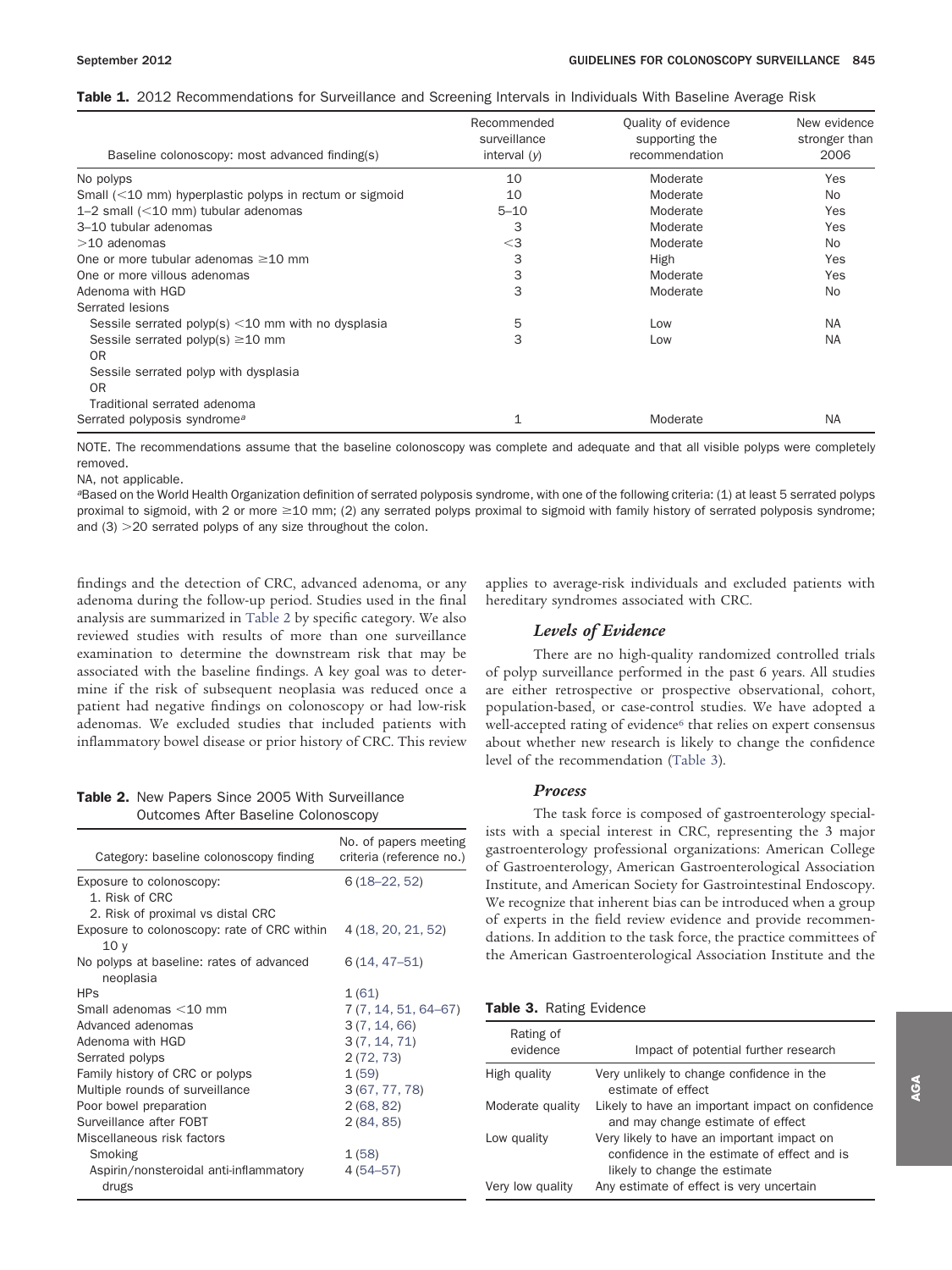American College of Gastroenterology and the governing board of the American Society for Gastrointestinal Endoscopy reviewed and approved this document.

#### *Format of the Report*

The report includes statements that summarize new, relevant literature since 2005. This is followed by recommendations for surveillance based on the most advanced finding of the baseline colonoscopy examination. For each baseline finding (or lack of finding), there is a recommendation, background section, summary of new evidence since 2006, and discussion of unresolved issues and areas for further research.

#### *Terms and Definitions*

Low-risk adenoma (LRA) refers to patients with 1–2 tubular adenomas <10 mm in diameter. High-risk adenoma (HRA) refers to patients with tubular adenoma  $\geq$ 10 mm, 3 or more adenomas, adenoma with villous histology, or HGD. Advanced neoplasia is defined as adenoma with size  $\geq 10$  mm, villous histology, or HGD.

Throughout the document, statistical terms are used. The odds ratio (OR) is the ratio of the odds of an event occurring in one group to the odds of it occurring in another group. Generally there is a referent group ( $OR = 1.0$ ) that is compared with another group. Relative risk (RR) is used frequently in the statistical analysis of binary outcomes where the outcome of interest has relatively low probability. The RR is different from the OR, although it asymptotically approaches it for small probabilities. The OR has much wider use in statistics, because logistic regression, often associated with clinical trials, works with the log of the OR, not RR. In survival analysis, the hazard ratio (HR) is the ratio of the hazard rates corresponding to the conditions described by 2 sets of explanatory variables in a defined period. For example, in a drug study, the treated population may die at twice the rate per unit time as the control population. The HR would be 2, indicating higher hazard of death from the treatment.

## **Results of Literature Review**

## *New Evidence on Limitations of Colonoscopic Surveillance*

**New evidence documents the risk of developing interval CRC after polypectomy or negative findings on baseline colonoscopy.** New data have emerged on the risk of interval cancer after colonoscopy. Data from studies in which patients had adenomas detected and removed were analyzed in a pooling project funded by the National Cancer Institute (NCI) (hereafter referred to as the NCI Pooling Project)[.7](#page-11-6) These include randomized controlled trials to evaluate chemoprevention $8-13$  and cohort studies[.1,14,15](#page-11-0) The overall rate of interval cancer was 1.1–2.7 per 1000 person-years of follow-up.

Interval cancers have also been reported in patients with baseline examinations negative for neoplasia. Studies from Ontario<sup>16</sup> and Manitoba<sup>17</sup> used cancer registries to identify patients with cancer and then linked these patients to claims data to determine if there had been a prior colonoscopy. These studies suggest that up to 9% of cancers in the registry were interval cancers, with the patients having had a colonoscopy in the 6 to 36 months before diagnosis of CRC. These

studies did not include data on completion rates and quality of prior colonoscopy.

Several studies<sup>18-22</sup> have suggested that patients who develop cancer after colonoscopy are more likely to have proximal compared than distal cancers [\(Table 4\)](#page-3-0). One hypothesis is that some endoscopists may be more likely to miss lesions in the proximal colon compared with the distal colon. This could be due to quality of bowel preparation, failure to fully examine the proximal colon, differences in proximal polyp/cancer morphology, the skill of the endoscopist, and variable quality of colonoscopy. Serrated polyps and some classic adenomatous polyps in the proximal colon may be challenging to detect if they are flat, covered with mucus, or behind folds. Most prior studies of colonoscopy have failed to report on the quality of the colonoscopy examinations. A second hypothesis is that neoplastic lesions of the proximal colon may biologically differ from distal lesions and progress to malignancy with a short dwell time. The serrated pathway has a predilection for the proximal colon. These lesions may be associated with BRAF or k-ras mutations, and CPG island methylation, which can lead to silencing of mismatch repair genes (MLH1), which could result in more rapid progression to malignancy in some individuals.<sup>23</sup>

Concerns about interval cancer may impact physician behavior with regard to surveillance intervals and may contribute to early repeat examinations in some cases.

**Important lesions are missed at baseline colonoscopy.** Considerable evidence suggests that important lesions may be missed at colonoscopy. Studies that have compared computed tomography (CT) colonography and optical colonoscopy use a method of segmental unblinding to assess the sensitivity of colonoscopy. As each segment is examined, the endoscopist is informed of findings at CT. If the CT revealed a polyp and colonoscopy did not, the region is reexamined; if a polyp(s) is found on the second look, it is considered a missed lesion by colonoscopy. These studies suggest that up to 17% of lesions  $\geq$  10 mm are missed with optical colonoscopy.<sup>24-29</sup> Recent studies suggest that most interval cancers are due to missed lesions at baseline colonoscopy[.30,31](#page-12-6) Missed lesions are directly related to the quality of the examination.

**Adenomas may be incompletely removed at the time of baseline colonoscopy.** If adenoma removal is not complete, residual neoplastic tissue could progress to malignancy. New studies have found that 19%–27% of interval cancers occur in the same portion of the colon as the site of prior polypectomy. In a study of patients with large sessile polyps (>2 cm), 17.6% had residual adenomatous tissue when reexamined[.30,32–35](#page-12-6)

**Interval CRC may biologically differ from prevalent CRC.** When interval CRCs are compared with prevalent CRC, interval lesions are more likely located in the proximal colon, be microsatellite unstable, and have CpG island methylator phenotype (CIMP). It has been proposed that the mismatch repair defects associated with microsatellite unstable tumors can lead to a rapid accumulation of mutations and accelerated tumor growth[.36,37](#page-12-7)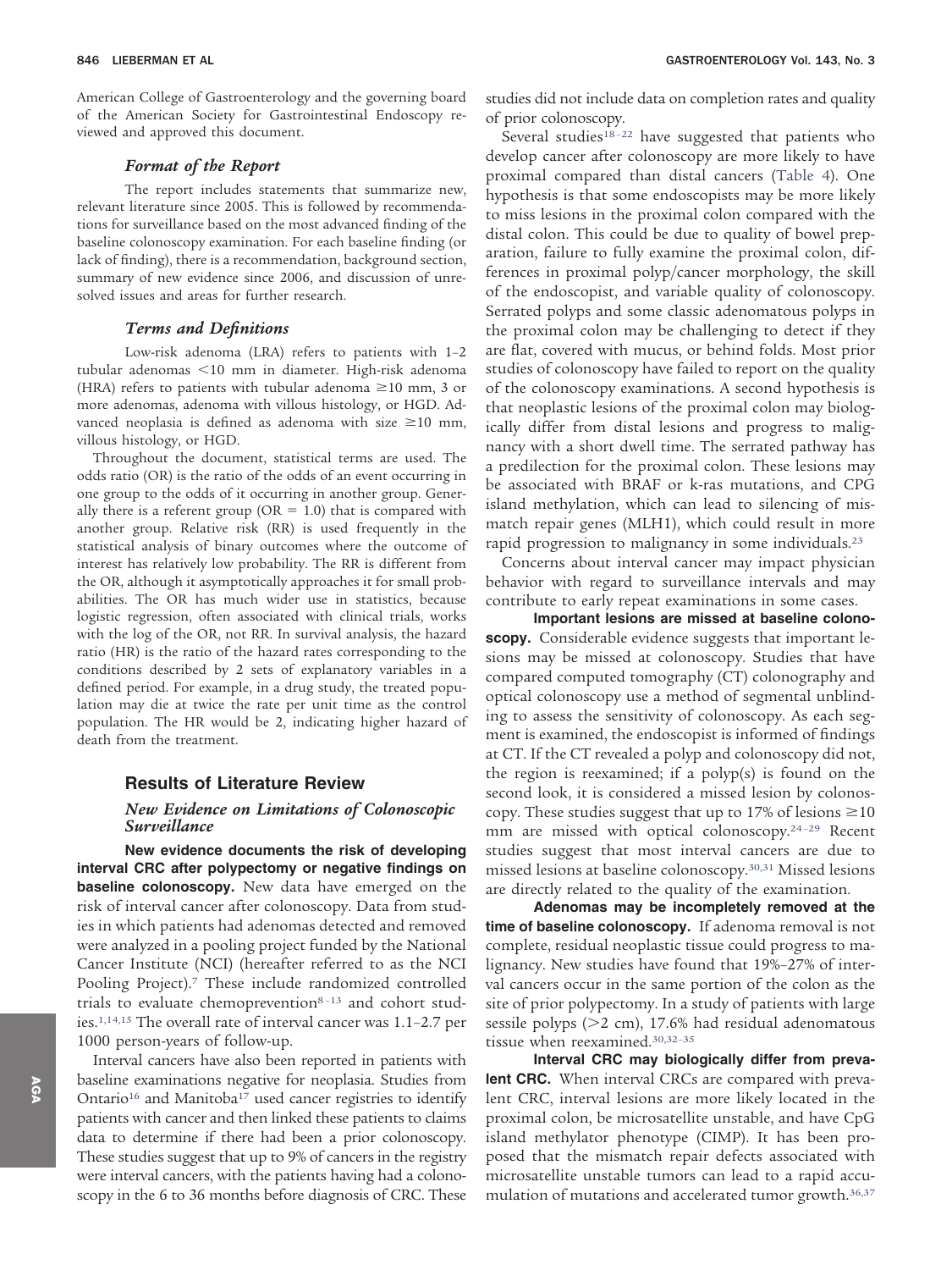|                                   | Location and type of                |                                                                                          |                 |                                     | Risk over 10                                                                     |                                                                                                      |
|-----------------------------------|-------------------------------------|------------------------------------------------------------------------------------------|-----------------|-------------------------------------|----------------------------------------------------------------------------------|------------------------------------------------------------------------------------------------------|
| Study                             | study                               | n                                                                                        | Follow-up $(y)$ | CRC risk                            | $\mathsf{v}^a$                                                                   | Notes: proximal vs distal <sup>b</sup>                                                               |
| Singh et al, $2006^{18}$          | Manitoba<br>Cohort/claims data      | 35,975 with colonoscopy compared with<br>expected rates of CRC in population             | 10              | Incidence:<br>SIR, 0.55 (0.41-0.73) | SIR:<br>1 y, 0.66<br>2 y, 0.59<br>5 y, 0.55<br>10 y, 0.28                        | Proximal CRC more common in patients<br>with interval CRC (47%) vs those with<br>prevalent CRC (28%) |
| Lakoff et al, $2008^{20}$         | Ontario<br>Cohort/claims data       | 110,402 with negative colonoscopy<br>compared with rates in population                   | Up to $14$      |                                     | Incidence RR:<br>2 y, 0.80<br>5 y, 0.56<br>10 y, 0.45<br>14 y, 0.25              | No reduction in proximal CRC risk until<br>year 8 of follow-up                                       |
| Baxter et al, 2009 <sup>21</sup>  | Ontario<br>Case-control claims data | 10,292 CRC cases vs 51,460 cancer-<br>free controls; measured exposure to<br>colonoscopy | Median, 7.8     | Mortality:<br>OR, 0.69 (0.63-0.74)  |                                                                                  | Proximal CRC:<br>OR, 0.99<br>Distal CRC:<br>OR, 0.33 (0.28-0.39)                                     |
| Brenner et al, $2011^{22}$        | Germany<br>Case-control             | 1688 CRC cases vs cancer-free controls;<br>exposure to colonoscopy                       | 10              | Incidence:<br>OR, 0.23 (0.19-0.27)  |                                                                                  | Proximal CRC:<br>OR, 0.44 (0.35-0.55)<br>Distal CRC<br>OR, 0.16 (0.12-0.20)                          |
| Brenner et al, 2011 <sup>52</sup> | Germany<br>Case-control             | 1945 CRC cases vs 2399 controls                                                          | Up to 20        |                                     | Incidence OR:<br>$1 - 2, 0.14$<br>$3 - 4, 0.12$<br>$5-9, 0.26c$<br>$10-19, 0.28$ |                                                                                                      |

#### Table 4. Risk of CRC After Colonoscopy: Case-Control or Observational Studies

SIR, standardized incidence ratio.

*<sup>a</sup>*Based on interval since prior colonoscopy.

<span id="page-3-0"></span>*b*Prevalent CRC, diagnosis of CRC at time of initial colonoscopy; interval CRC, diagnosis of CRC at time of follow-up colonoscopy, at some interval after baseline examination. *<sup>c</sup>*At 5–9 years: OR of 0.61 in smoker, OR of 0.66 with positive family history.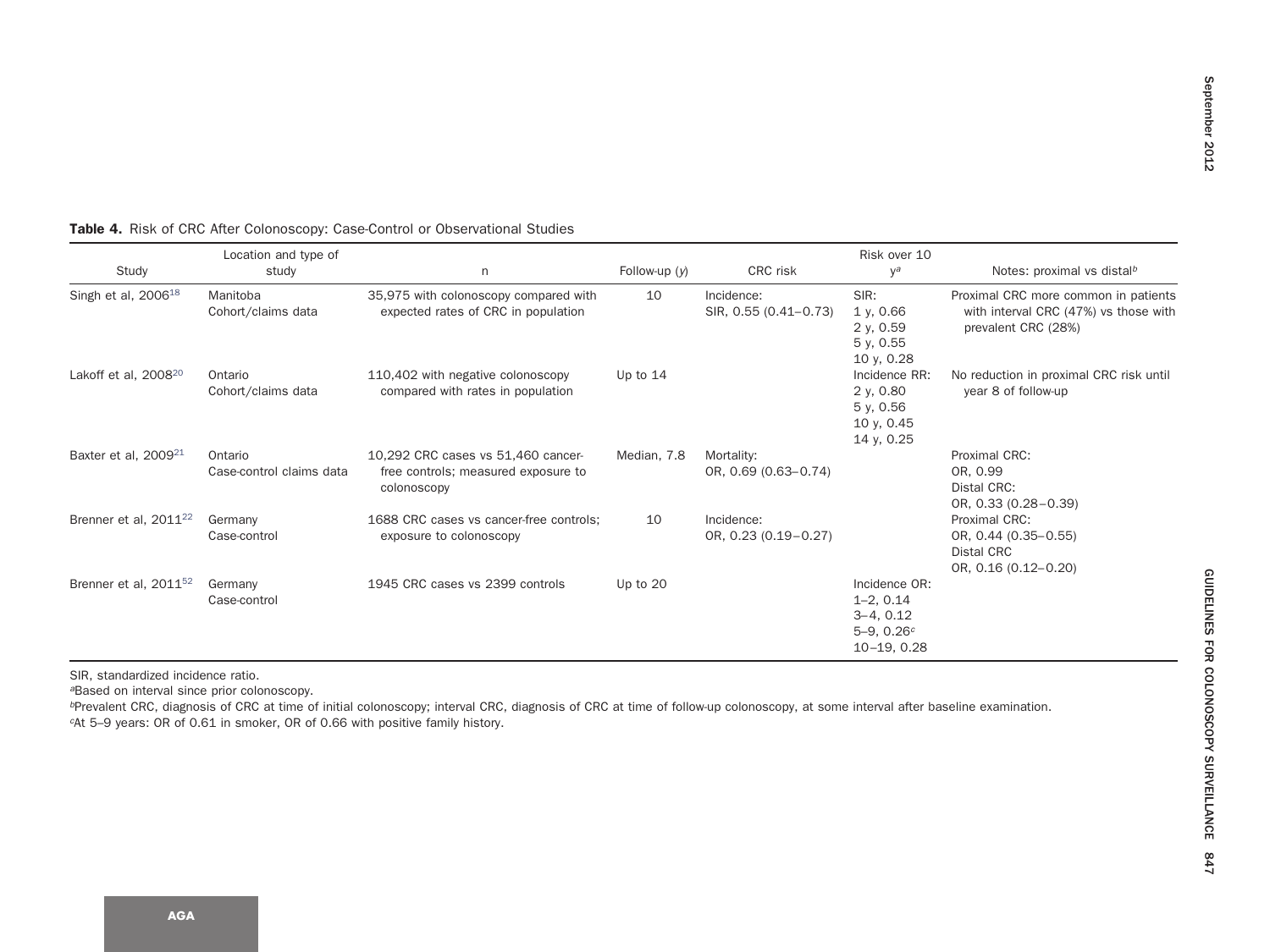**Quality of baseline colonoscopy is associated with risk of interval cancer.** An underlying premise of recommendations for surveillance is that the baseline colonoscopy was performed with high quality, which minimizes the risk of missed lesions. Since 2002, quality indicators for reporting and performance have been published[.38–40](#page-12-13) There is now evidence of a clear relationship between specific quality indicators and the risk of interval cancer after colonoscopy. Variation in adenoma detection rate among endoscopists has been reported.<sup>16,41</sup> A large Polish study found that if the adenoma detection rate in screening examinations was  $\leq$ 20%, a significantly higher risk of interval cancer occurred in the next 5 years[.42](#page-12-14) In Ontario, investigators compared endoscopists with high and low polyp detection rates, finding that interval cancers were less likely when the colonoscopy was performed by an endoscopist with high polyp detection rates[.16](#page-12-2) The same investigators compared endoscopists with high  $($  >95%) and low ( $\leq$ 80%) cecal intubation rates and similarly found that interval cancers were less common among the patients who had colonoscopy performed by higherperformance endoscopists. These new data reinforce the importance of colonoscopy quality and its impact on surveillance.

There is growing interest in using adherence to polyp surveillance recommendations as an indicator of endoscopy quality[.40](#page-12-15) There is evidence that guideline adherence is variable and overall far from consistent with national guideline recommendations. Surveys of primary care and specialty physicians revealed that many recommend frequent surveillance colonoscopy for low-risk patients, despite recommendations for lengthened surveillance intervals[.43,44](#page-12-16) A recent study reported on actual surveillance performance after colonoscopy[.45](#page-12-17) Approximately 25% of patients with no adenomas at baseline had a repeat colonoscopy within 5 years, and more than 40% of patients with small adenomas had one or more examinations within 5 years. The study also revealed evidence for underutilization of surveillance in some higher-risk patients with advanced neoplasia at baseline. Roughly 40% of such patients did not have surveillance within 5 years. Overutilization exposes patients to the cost and risk of unnecessary procedures. Underutilization could result in higher-risk patients developing cancer.

## *Recommendations for Surveillance* **Baseline examination: no adenomas or polyps.**

| 2008 recommendation for next examination | 10 vears            |
|------------------------------------------|---------------------|
| 2012 recommendation for next examination | No change           |
| Quality of evidence                      | Moderate – stronger |
|                                          | than 2008           |

*Background.* The foundation of the 10-year interval is based on indirect, observational data discussed in prior guidelines[.5](#page-11-4)

*New information since 2008.* The United Kingdom sigmoidoscopy randomized controlled trial demonstrated a

<span id="page-4-0"></span>Table 5. Prevalence of Advanced Neoplasia After Negative Findings on Colonoscopy

| Study                               | N (type of cohort)                    | Interval after Advanced<br>baseline $(y)$ | neoplasia $(\%)$ |
|-------------------------------------|---------------------------------------|-------------------------------------------|------------------|
| $2007^{14}$                         | Lieberman et al, 291 (veterans, male) | 5                                         | 2.4              |
| Imperiale et al.<br>200847          | 1256 (US, men and<br>women)           | 5                                         | 1.3              |
| Leung et al.<br>200948              | 370 (Chinese men<br>and women)        | 5                                         | 1.4              |
| Brenner et al,<br>$2010^{49}$       | 115 (men and<br>women)                | 5                                         | 4.4              |
| Miller et al,<br>2010 <sup>50</sup> | US veterans (99%<br>male)             | $5 - 10$                                  |                  |
|                                     | 5-y follow-up: $n = 86$               |                                           | 7.0              |
|                                     | 6- to 10-y follow-up:<br>$n = 111$    |                                           | 3.6              |
| Chung et al,<br>2011 <sup>51</sup>  | 1242 Korean men<br>and women)         | 5                                         | 2.0              |

reduction in CRC incidence and mortality at 10 years in patients who received one-time sigmoidoscopy compared with controls—a benefit limited to the distal colon[.46](#page-12-18) This is the first randomized study to show the effectiveness of endoscopic screening, an effect that appears to have at least a 10-year duration.

Risk of advanced adenomas at follow-up colonoscopy. Several prospective observational studies<sup>14,47-51</sup> in different populations have shown that the risk of advanced adenomas within 5 years after negative findings on colonoscopy is low (1.3%–2.4%) relative to the rate on initial screening examination (4%–10%). In these studies, interval cancers within 5 years were rare [\(Table 5\)](#page-4-0).

Risk of cancer during surveillance. Case-control and observational studies<sup>18,20,21,52</sup> have suggested that patients with prior colonoscopy have either reduced CRC incidence or mortality, with a duration of effect of 10 years or more [\(Table 4\)](#page-3-0). A large case-control study from Germany compared patients undergoing true screening colonoscopy with unscreened controls, finding a durable risk reduction with colonoscopy for at least 10 years.<sup>53</sup> Other studies that have included higher-risk patients (lower gastrointestinal symptoms or positive fecal occult blood test [FOBT] result) have reported higher rates of interval cancers[,18,53](#page-12-0) which may be due to a higher likelihood of cancer at baseline compared with asymptomatic screening cohorts.

Other risk factors. There are new data about the possible impact of nonsteroidal anti-inflammatory drugs (reduced risk) and smoking (no effect) on risk of adenomas during surveillance[.54 –58](#page-13-7) There is insufficient evidence to tailor recommendations based on these risk factors.

*Recommendation.* There is now stronger evidence to support the 10-year interval after negative findings on baseline colonoscopy for average-risk individuals, assuming that the baseline colon examination is complete with a good bowel preparation.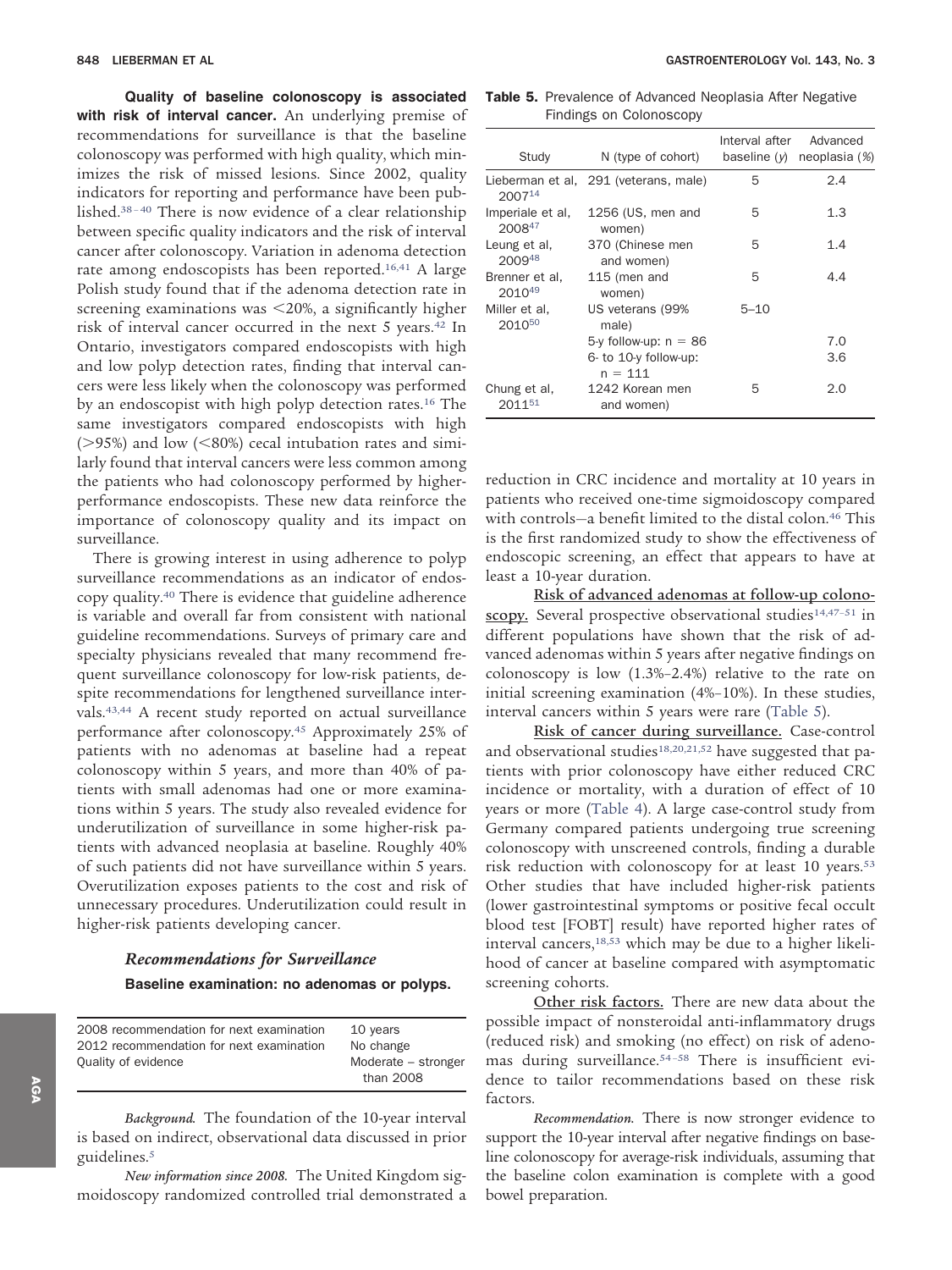Individuals with a first-degree relative (FDR) with CRC or HRA have an increased lifetime risk of developing CRC, particularly if the FDR was younger than 60 years at the time of diagnosis[.59](#page-13-2) If colonoscopy is performed and the finding is normal, the recommended interval for repeat screening should be 5 years if the FDR was younger than 60 years and 10 years if the FDR was 60 years or older.

*Unresolved issues and areas for further research.* The reports of interval cancer after negative findings on colonoscopy have raised concerns about the 10-year interval recommendation. The new prospective studies are reassuring and show that the risk of advanced neoplasia is very low at 5 years. However, one Canadian population-based study suggests that the highest risk of interval CRC is within 1–5 years of the baseline examination, when it is most likely that missed lesions will progress and lead to diagnosis of CRC.<sup>18</sup> These data emphasize the importance of performing high-quality examinations to reduce the likelihood of missed lesions. Future studies should make every effort to document quality indicators.

#### **Baseline examination: no adenomas; distal small (<10 mm) hyperplastic polyps.**

| 2006 recommendation for next examination | 10 years  |
|------------------------------------------|-----------|
| 2012 recommendation for next examination | No change |
| Quality of evidence                      | Moderate  |

*Background.* There is considerable evidence that patients with only rectal or sigmoid hyperplastic polyps (HPs) appear to represent a low-risk cohort. Earlier literature focused on whether the finding in the distal colon was a marker of risk for advanced neoplasia elsewhere. Most studies show no such relationship[.2](#page-11-1) Most evidence suggests that small lesions  $(<10$  mm) limited to the rectum and sigmoid are benign.

*New information since 2006.* Distal HPs are a common finding at screening colonoscopy[.60](#page-13-9) HPs accounted for 50% of polyps 1–5 mm, 27.9% of polyps 6 –9 mm, and 13.7% of polyps  $>10$  mm.

Laiyemo et al $61$  followed up 437 participants of the Polyp Prevention Trial (PPT) who had baseline HPs coexisting with adenomas. Neither proximal nor distal HPs were associated with an increased risk of recurrent adenomas at 3 years after the baseline examination. There are no other new studies of follow-up colonoscopy in patients with baseline distal HPs.

*Recommendation.* Prior and current evidence suggests that distal HPs  $<$  10 mm are benign and nonneoplastic. If the most advanced lesions at baseline colonoscopy are distal HPs  $\leq 10$  mm, the interval for colonoscopic follow-up should be 10 years.

*Unresolved issues and areas for further research.* Future research should include patients with distal HPs in analyses of surveillance outcomes.

**Baseline examination: 1–2 tubular adenomas <10 mm.**

| 2006 recommendation  | 5- to 10-year interval                 |
|----------------------|----------------------------------------|
| for next examination |                                        |
| 2012 recommendation  | No change                              |
| for next examination |                                        |
| Quality of evidence  | Moderate – evidence stronger than 2006 |
|                      |                                        |

*Background.* Prior evidence suggested that patients with LRAs had a lower risk of developing advanced adenomas during follow-up compared with patients with HRAs. An independent meta-analysis and systematic review in 2006 confirmed the findings of the MSTF[.63](#page-13-10) At that time, the consensus on the task force was that "observations of cohort studies supports an interval of at least 5 years in this low-risk group; however we reasoned that based on the data from Atkin et  $al^{62}$ ...that a 10 year interval, similar to that used in the average-risk population, also would be acceptable."

*New information since 2006.* There are new studies<sup>7,14,50,51,63-66</sup> confirming that individuals with LRAs rep-resent a low-risk group [\(Table 6\)](#page-6-0). Laiyemo et al<sup>64</sup> used the 2006 guideline to predict risk for advanced neoplasia during surveillance in the PPT, comparing high-risk with low-risk patients. The probability of recurrence of advanced adenoma was 0.09 among patients with HRAs at baseline and 0.05 among those with LRAs at baseline (RR, 1.68; 95% confidence interval [CI], 1.19 –2.38).

The NCI Pooling Project analyzed data from 8 prospective studies in which patients with baseline adenomas were followed up over 3–5 years and had repeat colonoscopy[.7](#page-11-6) Compared with patients with LRAs, ORs were increased in patients with 3 or more adenomas, size  $\geq$ 10 mm, and villous histology. The VA Cooperative Study 380<sup>14</sup> compared risk of advanced neoplasia at 5 years in 298 patients with no baseline neoplasia (2.4%) and 496 patients with 1–2 tubular adenomas  $\leq 10$  mm (4.6%), with an adjusted RR of 1.92 (0.83–4.42) not reaching statistical significance.

Korean investigators followed up patients for 5 years after baseline colonoscopy[.51](#page-12-23) HRAs were found in 2.0% of 1242 patients with no baseline neoplasia compared with 2.4% in 671 patients with LRAs (adjusted HR, 1.14 [0.61–2.17]). The Prostate Lung Colorectal Ovarian Cancer study<sup>67</sup> compared rates of advanced neoplasia during 6–7 years of follow-up after baseline colonoscopy. Among 318 patients with no adenoma at baseline, the risk of advanced neoplasia during surveillance was similar to those with LRAs (5.3%).

*Recommendation.* Data published since 2006 endorse the assessment that patients with 1–2 tubular adenomas with low-grade dysplasia  $\leq 10$  mm represent a low-risk group. Three new studies suggest that this group may have only a small, nonsignificant increase in risk of advanced neoplasia within 5 years compared with individuals with no baseline neoplasia.

The evidence supports a surveillance interval of longer than 5 years for most patients. We recognize that quality of the bowel preparation may result in a less than optimal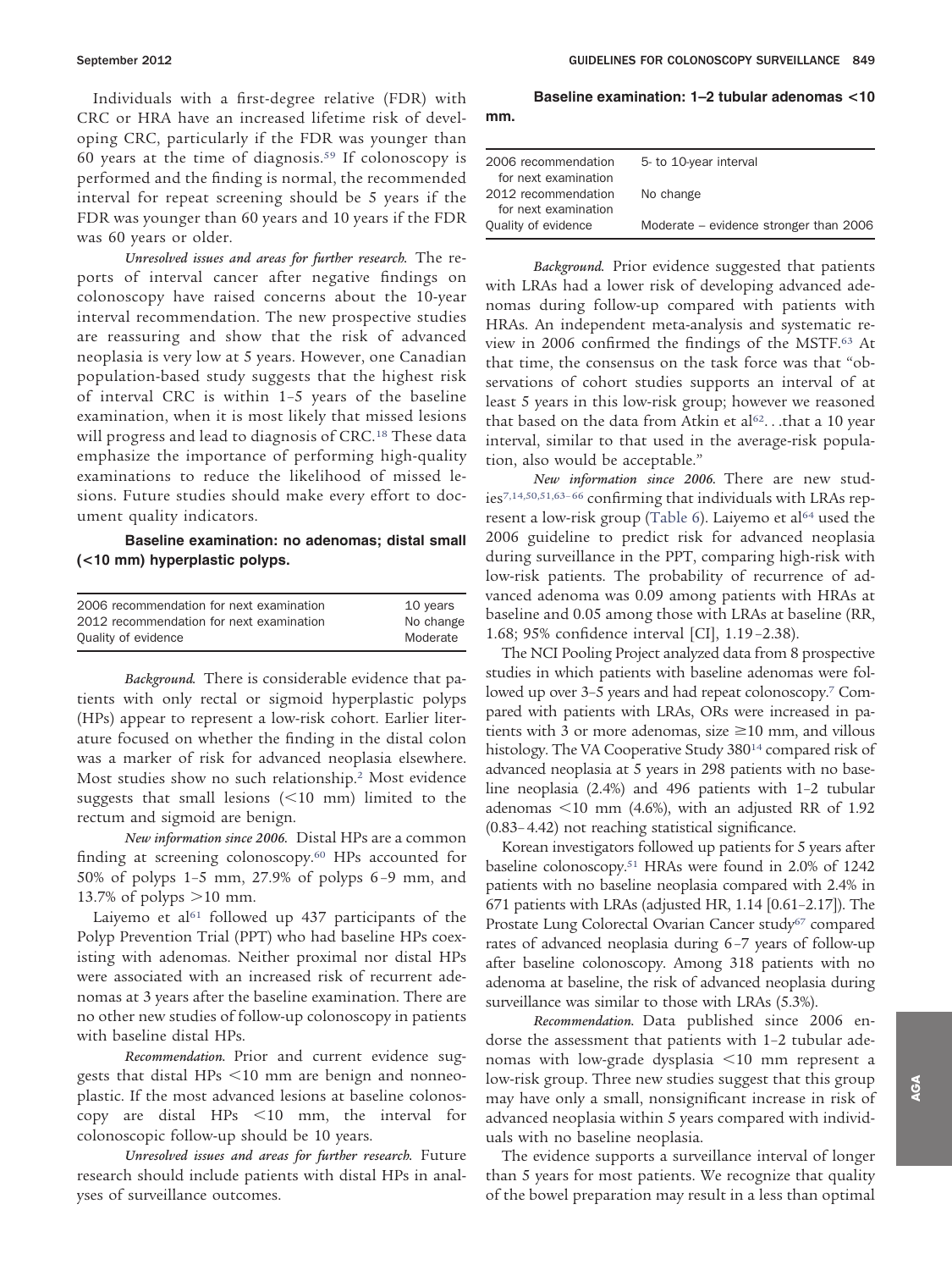<span id="page-6-0"></span>

|  |  | Table 6. Follow-up of Patients With Adenomas at Baseline Colonoscopy |  |  |  |  |  |  |  |
|--|--|----------------------------------------------------------------------|--|--|--|--|--|--|--|
|--|--|----------------------------------------------------------------------|--|--|--|--|--|--|--|

| Reference                           | Type of study                                              | Rate or risk of advanced adenoma<br>during surveillance                                                                                             |
|-------------------------------------|------------------------------------------------------------|-----------------------------------------------------------------------------------------------------------------------------------------------------|
| Saini et al, 200663                 | Meta-analysis:<br>5 studies stratified by index findings   | Baseline RR:<br>$\geq$ 3 vs 1-2 adenomas, 2.52<br>Villous vs TA, 1.26<br>Adenoma $>10$ mm vs $\leq 10$ mm, 1.39<br>HGD vs low-grade dysplasia, 1.84 |
| Laiyemo et al, $2008^{64}$          | <b>PPT</b><br>$N = 1905$                                   | Baseline RR:<br>LRA, 1.00 (ref)<br>HRA, 1.68 (1.19-2.38)                                                                                            |
| Lieberman et al, 2007 <sup>14</sup> | $N = 895$ with baseline neoplasia                          | Baseline rate of AA at 5 y:<br>1-2 TA $<$ 10 mm, 6.1%<br>TA $>$ 10 mm, 15.5%<br>$\geq$ 3 adenomas, 15.9%<br>Villous adenoma/TVA, 16.1%              |
| Martinez et al, 20097               | Pooling 8 studies                                          | Baseline OR:<br>Size $>10$ mm, 1.56<br>$\geq$ 3 adenomas, 1.32<br>Proximal adenoma, 1.68<br>Villous adenoma/TVA, 1.40                               |
| Miller H et al, $2010^{50}$         | VA cohort                                                  | Baseline rate of AA at follow-up:<br>LRA 5 y (n = 77), 5.2%<br>LRA 6-10 y (n = 81), 6.2%<br>HRA 5 y (n = 23), 26.1%                                 |
| Miller J et al, $2010^{65}$         | Cohort<br>$N = 88$                                         | Baseline rate of AA at follow-up:<br>1-2 small tubular adenomas, 4.5%                                                                               |
| Chung et al, $2011^{51}$            | Cohort                                                     | Baseline rate of AA at follow-up:<br>LRA (n = $671$ ), 2.4%<br>HRA ( $n = 539$ ), 12.2%                                                             |
| Cottet et al, $2011^{66}$           | Cohort, population-based registry, France; 7.7-y follow-up | Baseline rate of CRC at follow-up:<br>LRA (n = 3236), 0.8%; SIR, 0.68<br>HRA (n = 1899), 2.8%; SIR, 2.23                                            |

AA, advanced adenoma; TA, tubular adenoma; SIR, standardized incidence ratio.

examination in some portions of the colon. In a recent report, when the bowel preparation was inadequate,<sup>68</sup> the miss rates for adenoma and advanced adenoma at 1 year were 35% and 36%, respectively. Factors associated with finding an adenoma on subsequent examination included lack of cecal intubation (OR, 3.62; 95% CI, 2.50 –5.24) and finding a polyp at the baseline examination (OR, 1.55; 95% CI, 1.17–2.07). In these circumstances, a 5-year interval might still be prudent.

*Unresolved issues and areas for further research.* Most studies have not subclassified patients whose largest polyp is diminutive  $(1-5 \text{ mm})$  versus small  $(6-9 \text{ mm})$  on screening examinations. Improvements in colonoscopy have resulted in higher detection rates for diminutive polyps. Future study is needed to stratify risk for individuals with LRAs  $\leq 6$  mm and LRAs 6-9 mm in diameter.

| Baseline examination: 3–10 adenomas. |  |
|--------------------------------------|--|
|                                      |  |

| 2006 recommendation for next<br>examination | 3-year interval                                                                                  |
|---------------------------------------------|--------------------------------------------------------------------------------------------------|
| 2012 recommendation for next<br>examination | No change                                                                                        |
| Quality of evidence                         | Moderate: if any polyp $\geq 6$ mm<br>Low: if all polyps $<$ 6 mm<br>Evidence stronger than 2006 |

*Background.* Two independent meta-analyses in 2006 found that patients with 3 or more adenomas at baseline had an increased RR for adenomas during surveillance, ranging from 1.7 to 4.8[.3,63](#page-11-2) Other studies show that patients with multiple adenomas are more likely to have adenomas detected at 1 year, suggesting that lesions may be more likely to be missed on the baseline examination when multiple polyps are present. These data form the basis of the recommendation for a 3-year interval, similar to the recommendation for large polyps and those with advanced histology. The earlier studies did not stratify multiplicity based on size. Many of the studies of multiplicity include patients with larger polyps. It was not possible to determine if the risk level was different if all polyps were  $\leq 6$  mm versus  $\geq 6$  mm.

*New information since 2006.* Two new studies reported outcomes in patients with multiple adenomas. The NCI Pooling Project<sup>7</sup> analysis found that with each additional adenoma, there is a linear increase in risk for both advanced and nonadvanced neoplasia [\(Table 7\)](#page-7-0).

The VA study (which contributed data to the pooling project) also provided a second referent group: patients with no baseline neoplasia.<sup>14</sup> The risk of advanced neoplasia at 5 years was 2.4% in the nonneoplasia referent group, 4.6% if patients had 1-2 tubular adenomas  $\leq 10$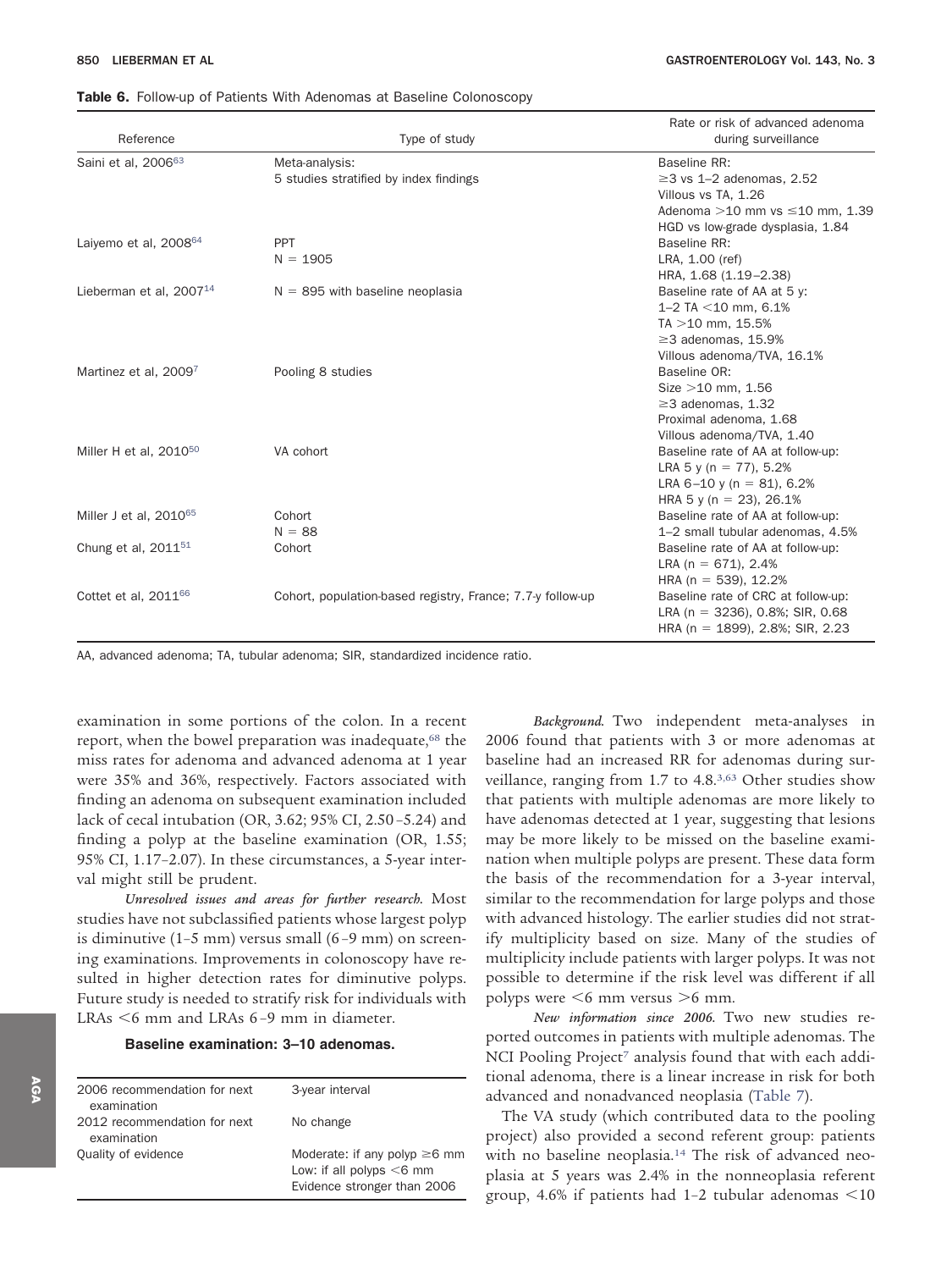<span id="page-7-0"></span>

| <b>Baseline</b><br>adenoma no. | % with advanced adenoma<br>at follow-up (95% CI) | Adjusted OR<br>(95% CI) |
|--------------------------------|--------------------------------------------------|-------------------------|
| 1                              | $8.6(7.8-9.3)$                                   | 1.00 (referent)         |
| 2                              | $12.7(11.3 - 14.1)$                              | $1.39(1.17 - 1.66)$     |
| 3                              | $15.3(12.9 - 17.6)$                              | $1.85(1.46 - 2.34)$     |
| 4                              | 19.6 (15.3-19.3)                                 | $2.23(1.71 - 3.40)$     |
| $5+$                           | 24.1 (19.8-28.5)                                 | $3.87(2.76 - 5.42)$     |
| P trend                        |                                                  | < 0.0001                |

From Martinez et al[.7](#page-11-6)

mm (RR, 1.92; 95% CI, 0.83– 4.42), and 11.9% if they had 3 or more tubular adenomas  $\leq$ 10 mm (RR, 5.01; 95% CI, 2.10 –11.96). The VA study shows that even if all of the adenomas are  $\leq 10$  mm, there is increased risk of advanced neoplasia with multiplicity of adenomas.

*Recommendation.* The new information from the VA study and the NCI Pooling Project support the previous recommendation that patients with 3 or more adenomas have a level of risk for advanced neoplasia similar to other patients with advanced neoplasia (adenoma  $>$ 10 mm, adenoma with HGD). There are insufficient new data to support a change in the prior recommendation.

*Unresolved issues and areas for further research.* Historically, some older studies had lower rates of adenoma detection compared with modern studies. In a recent review<sup>69</sup> of screening studies ( $n = 18$ ), the prevalence of adenomas in average-risk cohorts was 30.2% (range, 22.2%–58.2%). In more recent screening studies using modern technology (such as high-definition white light), adenoma detection rates of 40% or more have been reported[.70](#page-13-16) Therefore, it is very likely that there was misclassification of some patients in earlier studies; patients reported to have 1–2 adenomas may have had additional adenomas that were not detected.

There remains some doubt about whether patients who have 3–5 diminutive adenomas (all  $\leq 6$  mm) really have an increased risk of interval advanced neoplasia during surveillance. However, there is little doubt that if patients have 3 or more adenomas, and at least one is advanced, the risk of having advanced neoplasia during surveillance is high. In the VA study, these patients had a nearly 10-fold increased RR compared with patients with no neoplasia and a 5-fold increased RR compared with those with 1-2 small tubular adenomas.<sup>14</sup>

Further research is needed to determine the level of risk of advanced neoplasia if a patient has 3–5 adenomas all  $6$  mm at the baseline examination. These new studies should use modern colonoscopic technology to determine an accurate number of adenomas at baseline.

#### **Baseline examination: >10 adenomas.**

| 2006 recommendation for next examination | $<$ 3-year interval |
|------------------------------------------|---------------------|
| 2012 recommendation for next examination | No change           |
| Quality of evidence                      | Moderate-high       |

*Background.* These patients represent a small proportion of patients undergoing screening examinations. The 2006 guideline noted that such patients should be considered for hereditary syndromes. The recommendation for early follow-up is based on clinical judgment because there is little evidence.

*New evidence since 2006.* There are no new studies that single out this small group of patients for analysis. The NCI Pooling Project notes a marked increased risk of advanced neoplasia among patients with 5 or more adenomas at baseline.

*Recommendation.* There is no basis for changing the recommendation to consider follow-up in less than 3 years after a baseline colonoscopy.

**Baseline examination: one or more tubular adeno** $mas \geq 10$  mm.

| 2006 recommendation for next<br>examination | 3-year interval                       |
|---------------------------------------------|---------------------------------------|
| 2012 recommendation for next<br>examination | No change                             |
| Quality of evidence                         | High – evidence stronger than<br>2006 |

*Background.* The 2006 guideline reviewed data related to adenoma size, demonstrating that most studies showed a 2- to 5-fold increased risk of advanced neoplasia during follow-up if the baseline examination had one or more adenomas  $\geq$ 10 mm.

*New information since 2006.* The NCI Pooling Project analyzed polyp size as a risk factor for development of interval advanced neoplasia [\(Table 6\)](#page-6-0)[.7](#page-11-6) Compared with patients with adenomas  $<$ 5 mm, those with baseline polyp(s) 10 –19 mm had an increased risk of advanced neoplasia (15.9% vs 7.7%; OR, 2.27; 95% CI, 1.84 –2.78). If the baseline polyp was 20 mm or more, the risk of advanced neoplasia at follow-up was 19.3% (OR, 2.99; 95% CI, 2.24 – 4.00). In the VA Cooperative Study 380, the referent group was patients with no neoplasia.<sup>14</sup> The risk of advanced neoplasia within 5.5 years was 2.4% in the no neoplasia group and 15.5% in patients with baseline adenomas  $>$ 10 mm (RR, 5.01; 95% CI,  $2.10 - 11.96$ .

*Recommendation.* The new information provides additional data showing that patients with one or more adenomas  $\geq$ 10 mm have an increased risk of advanced neoplasia during surveillance compared with those with no neoplasia or small  $(<$ 10 mm) adenomas. There is no basis for changing the recommended 3-year surveillance interval. This recommendation assumes that the examination was of high quality and complete removal of neoplastic tissue occurred at baseline. This group represents a small proportion of all patients with adenomas. If there is question about complete removal (ie, piecemeal resection), early follow-up colonoscopy is warranted.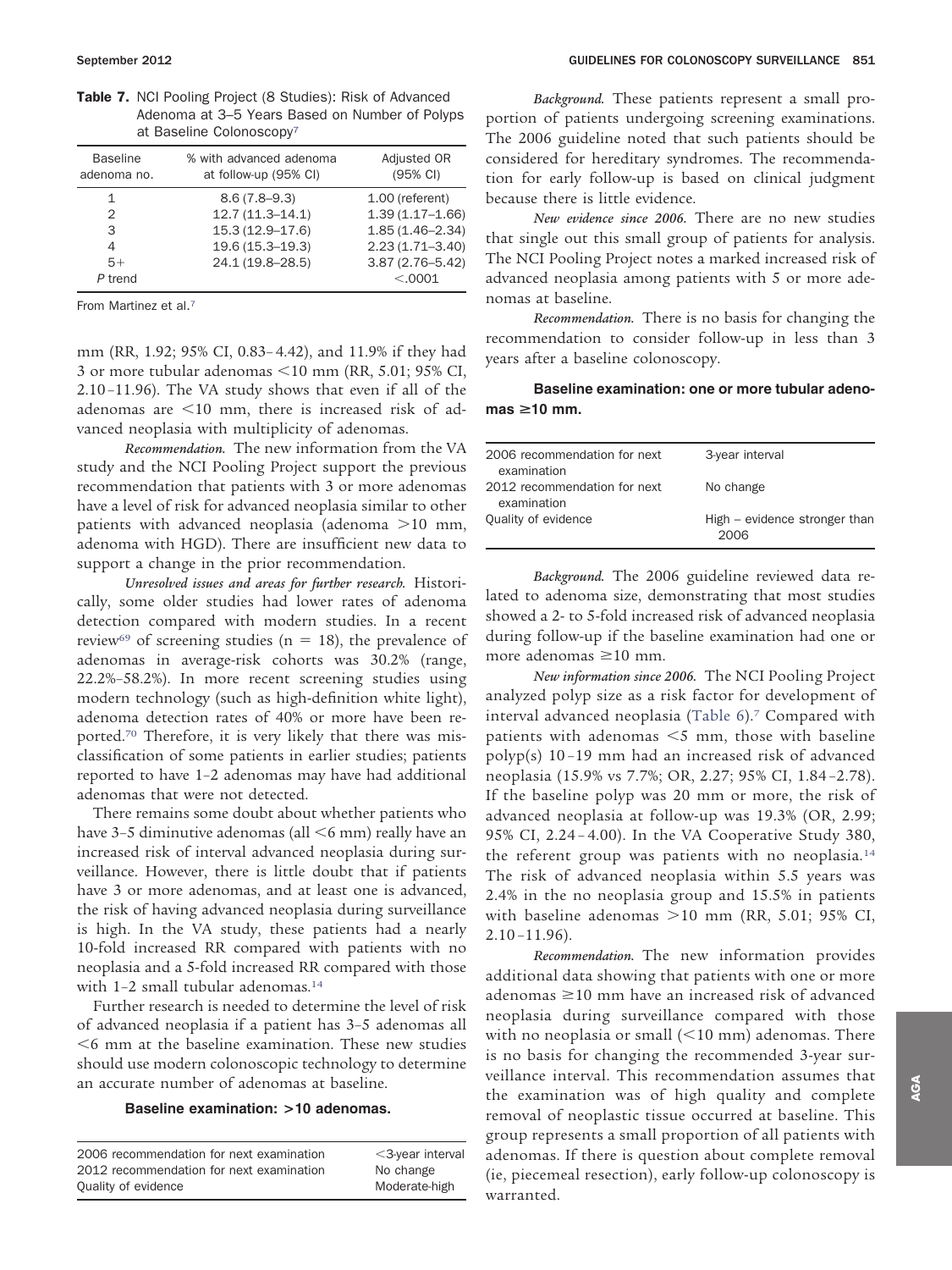<span id="page-8-0"></span>

| Table 8. Clinical Features of Serrated Lesions of the Colorectum |
|------------------------------------------------------------------|
|------------------------------------------------------------------|

| World Health Organization classification | Prevalence  | Shape                   | Distribution  | Malignant potential |
|------------------------------------------|-------------|-------------------------|---------------|---------------------|
| Hyperplastic polyp                       | Very common | Sessile/flat            | Mostly distal | Very low            |
| Sessile serrated adenoma/polyp           | Common      | Sessile/flat            | 80% proximal  |                     |
| No dysplasia                             |             |                         |               | Low                 |
| Dysplastic                               |             |                         |               | Significant         |
| Traditional serrated adenoma             | Uncommon    | Sessile or pedunculated | Mostly distal | Significant         |

#### **Baseline examination: one or more adenomas with villous features of any size.**

| 2006 recommendation for next examination | 3-year interval |
|------------------------------------------|-----------------|
| 2012 recommendation for next examination | No change       |
| Quality of evidence                      | Moderate        |

*Background.* The 2006 guideline regarded adenomas with villous histology to be HRA.

*New information since 2006.* The NCI Pooling Project analyzed polyp histology as a risk factor for development of interval advanced neoplasia [\(Table 6\)](#page-6-0)[.7](#page-11-6) Compared with patients with tubular adenomas, those with baseline polyp(s) showing adenomas with villous or tubulovillous histology (TVA) had increased risk of advanced neoplasia during follow-up (16.8% vs 9.7%; adjusted OR, 1.28; 95% CI, 1.07–1.52). The level of risk was lower than that associated with size or multiplicity. In the VA Cooperative Study 380, the referent group was patients with no neoplasia[.14](#page-12-1) The risk of advanced neoplasia within 5.5 years was 2.4% in the no neoplasia group and 16.1% in patients with baseline adenomas  $>$ 10 mm (RR, 6.05; 95% CI,  $2.48 - 14.71$ .

*Recommendation.* The new information provides additional data showing that patients with one or more adenomas with villous histology have an increased risk of advanced neoplasia during surveillance compared with those with no neoplasia or small  $(<$ 10 mm) tubular adenomas. There is no basis for changing the recommended 3-year surveillance interval.

*Unresolved issues and areas for further research.* The available studies do not separately identify patients whose most advanced polyp is a TVA or villous adenoma  $\leq 10$ mm in size. Future studies should stratify risk based on both pathology and polyp size.

### **Baseline examination: one or more adenomas with HGD.**

| 2006 recommendation for next examination | 3-year interval |
|------------------------------------------|-----------------|
| 2012 recommendation for next examination | No change       |
| Quality of evidence                      | Moderate        |

*Background.* The 2006 guideline concluded that the presence of HGD in an adenoma was associated with both villous histology and larger size, which are both risk factors for advanced neoplasia during surveillance.

*New information since 2006.* In a univariate analysis from the NCI Pooling Project,<sup>7</sup> HGD was strongly associated with risk of advanced neoplasia during surveillance (OR, 1.77; 95% CI, 1.41–2.22). The NCI Pooling Project did not find that HGD was independently associated with an increased risk of metachronous advanced neoplasia (OR, 1.05; 95% CI, 0.81–1.35) after adjustments for size and histology, which are known confounders. Toll et al<sup>71</sup> followed up 83 patients with HGD over a median of 4 years, during which 7% developed new HGD or CRC.

*Recommendation.* The presence of an adenoma with HGD is an important risk factor for development of advanced neoplasia and CRC during surveillance. There is no basis for changing the recommended 3-year surveillance interval.

**Baseline examination: serrated polyps.**

| 2006 recommendation for next examination | None        |
|------------------------------------------|-------------|
| 2012 recommendation for next examination | See Table 1 |
| Quality of evidence                      | I ow        |

*Background.* A total of 20%–30% of CRCs arise through a molecular pathway characterized by hypermethylation of genes, known as CIMP[.23](#page-12-4) Precursors are believed to be serrated polyps [\(Table 8\)](#page-8-0). Tumors in this pathway have a high frequency of BRAF mutation, and up to 50% are microsatellite unstable. CIMP-positive tumors are overrepresented in interval cancers, particularly in the proximal colon. The principal precursor of hypermethylated cancers is probably the sessile serrate polyp (synonymous with sessile serrated adenoma; [Table 8\)](#page-8-0). Sessile serrated polyps sometimes have foci of cytological dysplasia, which indicates a more advanced lesion in the polypcancer sequence.

These polyps are difficult to detect at endoscopy. They may be the same color as surrounding colonic mucosa, have indiscrete edges, are nearly always flat or sessile, and may have a layer of adherent mucus and obscure the vascular pattern.

*New information since 2006.* The clinical implications of serrated polyps are uncertain. Recent studies show that proximal colon location or size -10 mm may be markers of risk for synchronous advanced adenomas elsewhere in the colon[.72,73](#page-13-1) Surveillance after colonoscopy was evaluated in one study, which found that coexisting serrated polyps and HRA is associated with a higher risk of advanced neoplasia at surveillance.<sup>72</sup> This study also found that if small proximal serrated polyps are the only finding at baseline, the risk of adenomas during surveillance is similar to that of patients with LRA.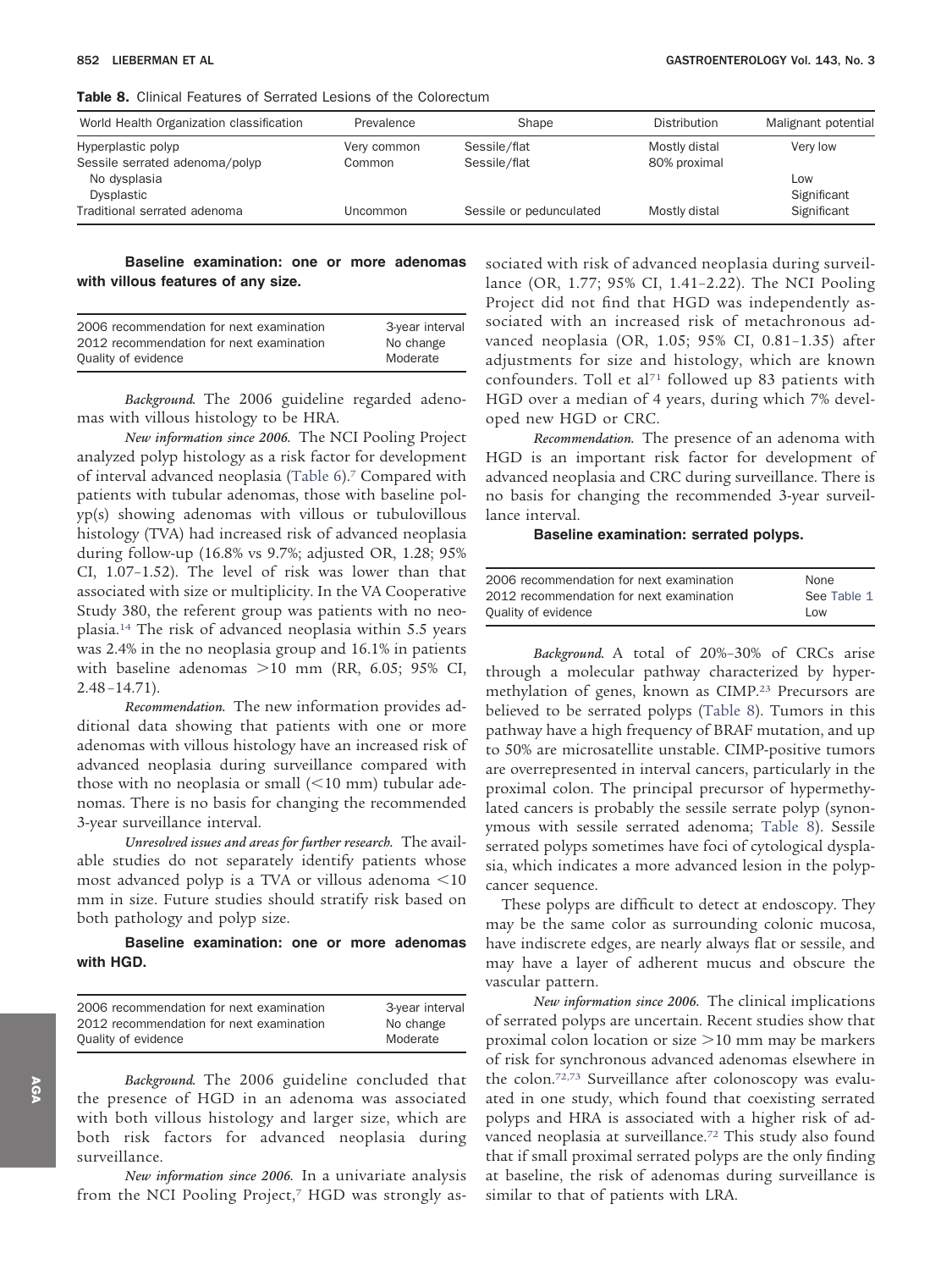<span id="page-9-0"></span>

|  |  |  | Table 9. Multiple Rounds of Colonoscopy Surveillance |  |
|--|--|--|------------------------------------------------------|--|
|--|--|--|------------------------------------------------------|--|

|                      |                    | Advanced neoplasia at second surveillance (%)                                      |                               |                            |  |
|----------------------|--------------------|------------------------------------------------------------------------------------|-------------------------------|----------------------------|--|
| Baseline colonoscopy | First surveillance | Pinsky et al, 2009, Prostate Lung<br>Colorectal Ovarian Cancer study <sup>67</sup> | Laiyemo et al,<br>2009, PPT77 | Robertson et al,<br>200978 |  |
| <b>HRA</b>           | <b>HRA</b>         | 19.3                                                                               | 30.6                          | 18.2                       |  |
|                      | <b>LRA</b>         | 6.7                                                                                | 8.9                           | 13.6                       |  |
|                      | No adenoma         | 5.9                                                                                | 4.8                           | 12.3                       |  |
| <b>LRA</b>           | <b>HRA</b>         | 15.6                                                                               | 6.9                           | 20.0                       |  |
|                      | <b>LRA</b>         | 5.7                                                                                | 4.7                           | 9.5                        |  |
|                      | No adenoma         | 3.9                                                                                | 2.8                           | 4.9                        |  |
| No adenoma           | <b>HRA</b>         | 11.5                                                                               |                               |                            |  |
|                      | <b>LRA</b>         | 4.7                                                                                |                               |                            |  |
|                      | No adenoma         | 3.1                                                                                |                               |                            |  |

NOTE. HRA is defined as 3 or more adenomas, tubular adenoma ≥10 mm, adenoma with villous histology, or HGD. LRA is defined as 1–2 tubular adenomas  $<$ 10 mm.

*Recommendation.* Prior surveillance guidelines did not comment on surveillance intervals if proximal serrated polyps are found at baseline colonoscopy. There are no longitudinal studies available on which to base surveillance intervals after resection. Our recommendation is based on low-quality evidence and will require updating when new data are available. The current evidence suggests that size (>10 mm), histology (a sessile serrated polyp is a more significant lesion than an HP; a sessile serrated polyp with cytological dysplasia is more advanced than a sessile serrated polyp without dysplasia), and location (proximal to the sigmoid colon) are risk factors that might be associated with higher risk of CRC. A sessile serrated polyp  $\geq 10$  mm and a sessile serrated polyp with cytological dysplasia should be managed like HRA [\(Table](#page-1-0) [1\)](#page-1-0). Serrated polyps that are  $\leq 10$  mm and do not have cytological dysplasia may have lower risk and can be managed like LRA.

*Unresolved issues and areas for further study.* There is considerable variation in detection rate by different endoscopist[s74,75](#page-13-18) and histologic interpretation by pathologist[s76](#page-13-19) that makes it challenging to evaluate the natural history of serrated polyps. It is likely that many patients are misclassified because of one or both of these factors. Because of this interobserver variation in pathologic interpretation, some experts endorse a position that all proximal colon serrated lesions  $\geq 10$  mm should be considered sessile serrated polyps, even if the pathologic interpretation is HP. Further study is needed to reduce interobserver variability in diagnosis and determine natural history.

## *Other Issues Related to Colon Surveillance*

**Surveillance after the first follow-up colonoscopy.** The follow-up of patients after they undergo surveillance has been uncertain. It is not clear if risk continues to be increased if surveillance colonoscopy reveals an LRA or no neoplasia. There are 3 new cohort studies that have followed up patients over several surveillance cycles to determine the risk of advanced neoplasia over time[.67,77,78](#page-13-3) These studies all have important limitations,

because many patients did not receive a second surveillance, which could lead to selection bias, and intervals were irregular. Data from these studies are summarized in [Table 9.](#page-9-0) These data suggest that the detection of an advanced adenoma is an important risk factor for finding advanced adenoma at the next examination. Once patients have a low-risk lesion or no adenoma, the risk of advanced neoplasia at the next examination is lower. Patients with LRA at baseline and no adenomas at first surveillance have a very low risk (2.8%– 4.9%) of having advanced adenomas at the second surveillance examination 3–5 years later. Although the evidence is weak due to incomplete follow-up of the cohorts, it is consistent across 3 longitudinal studies.

*Recommendation.* We believe that patients with LRA at baseline and negative findings at first surveillance can have their next surveillance examination at 10 years. Patients who have HRA at any examination appear to remain at high risk and should have shorter follow-up intervals for surveillance. A summary of these recommendations is outlined in [Table 10.](#page-9-1)

**When should surveillance stop?** There is considerable new evidence that the risk of colonoscopy increases with advancing age.<sup>79,80</sup> Both surveillance and screening should not be continued when risk may outweigh benefit. The United States Preventive Services Task Force (USP-STF) determined that screening should not be continued

<span id="page-9-1"></span>Table 10. Recommendations for Polyp Surveillance After First Surveillance Colonoscopy

| <b>Baseline</b><br>colonoscopy | First<br>surveillance | Interval for second<br>surveillance $(y)$ |
|--------------------------------|-----------------------|-------------------------------------------|
| <b>LRA</b>                     | <b>HRA</b>            | 3                                         |
|                                | LRA                   | 5                                         |
|                                | No adenoma            | 10                                        |
| <b>HRA</b>                     | <b>HRA</b>            | 3                                         |
|                                | LRA                   | 5                                         |
|                                | No adenoma            | 5 <sup>a</sup>                            |

alf the findings on the second surveillance are negative, there is insufficient evidence to make a recommendation.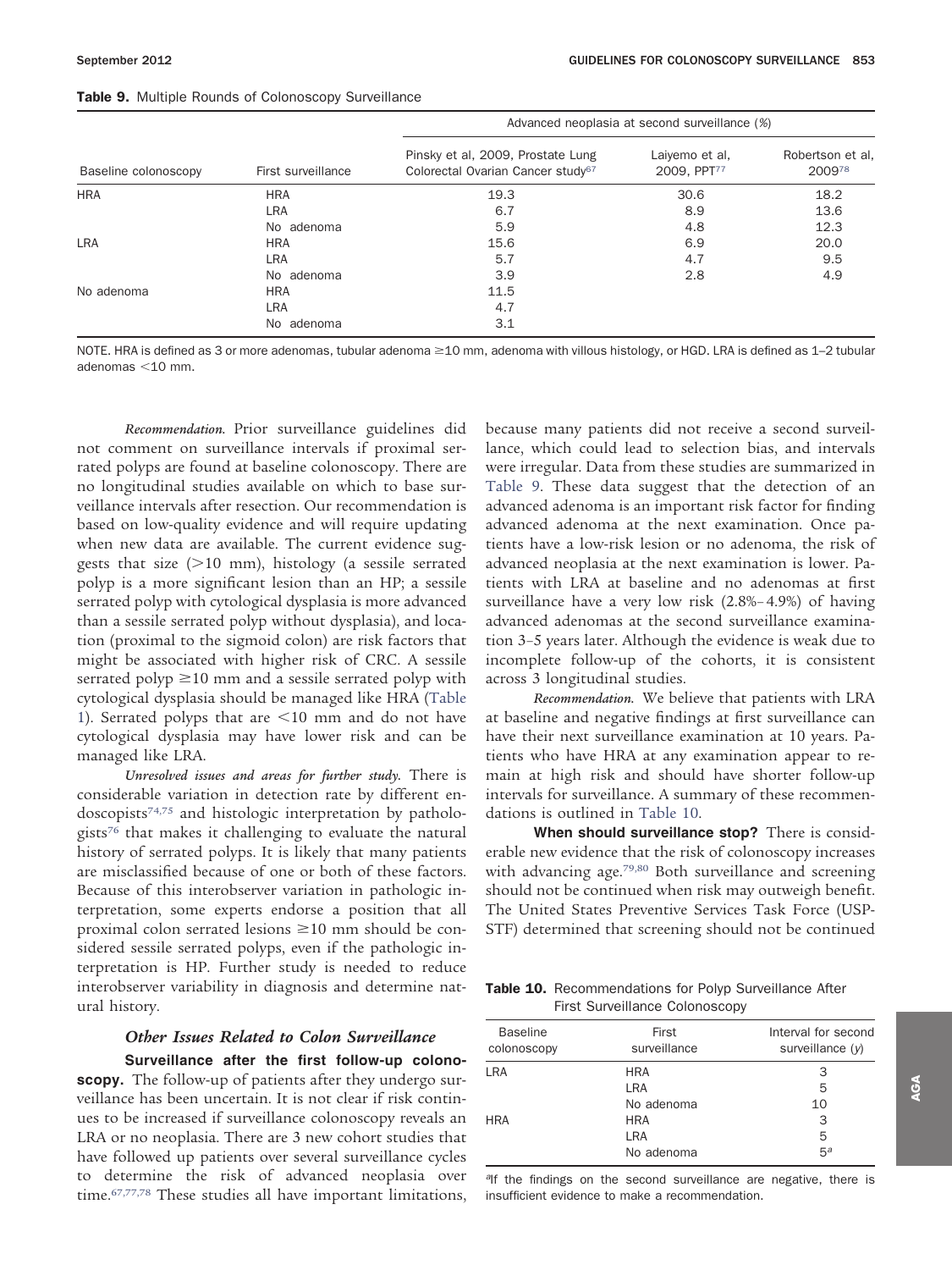after age 85 years<sup>81</sup> because risk could exceed potential benefit. Patients with HRA are at higher risk for developing advanced neoplasia compared with average-risk screenees. Therefore, the potential benefit of surveillance could be higher than for screening in these individuals. For patients aged 75– 85 years, the USPSTF recommends against continued routine screening but argues for individualization based on comorbidities and findings of any prior colonoscopy. This age group may be more likely to benefit from surveillance, depending on life expectancy.

It is the opinion of the MSTF that the decision to continue surveillance should be individualized, based on an assessment of benefit, risk, and comorbidities.

**When should colonoscopy be repeated if there is a poor bowel preparation at baseline colonoscopy?** Poor-quality bowel preparations that obscure visualization of the colon may be associated with missed lesions at the baseline colonoscopy[.68,82](#page-13-4) Current quality indicators for colonoscopy call for monitoring the quality of bowel preparation[,39](#page-12-24) with the goal of achieving preparations adequate for detection of lesions  $>$  5 mm. There is now substantial evidence<sup>83</sup> that splitting the dose of bowel preparation results in better quality, and this practice is strongly encouraged by the MSTF.

If the bowel preparation is poor, the MSTF recommends that in most cases the examination should be repeated within 1 year. Alternative methods of imaging, such as CT colonography, also require excellent bowel preparation for an adequate examination. If the bowel preparation is fair but adequate (to detect lesions  $>5$  mm) and if small  $(<10 \text{ mm})$  tubular adenomas are detected, follow-up at 5 years should be considered.

**Positive FOBT (guaiac FOBT or fecal immunochemical test) result before scheduled surveillance.** If patients have an adequate baseline colonoscopy, surveillance colonoscopy should be based on the current guidelines. Patients should not have interval fecal blood testing if colonoscopy is planned. The role of interval fecal testing is uncertain[.84](#page-13-5) A recent study from Australia found that interval fecal immunochemical test led to diagnosis of cancers before the scheduled surveillance.<sup>85</sup> However, this study included patients with baseline cancer and did not provide information about the findings or quality of the baseline examination, which may have been important risk factors for interval pathology.

In clinical practice, patients may have had an interval FOBT performed. A decision to perform an early colonoscopy due to positive fecal test result could be based on careful review of the baseline examination. If this examination was not complete or somewhat compromised by fair bowel preparation, it may be quite reasonable to perform an early examination. There are no data to support the practice of a routine early examination and no evidence that these patients have a higher than expected risk of cancer or advanced adenoma.

Interval fecal testing should not be a substitute for high-quality performance of colonoscopy. The task

force recommends that interval fecal testing not be performed within the first 5 years after colonoscopy. There is currently insufficient evidence to support this practice. The likelihood of false-positive test results is high, which would result in unnecessary early colonoscopies.

If fecal blood test is performed in the first 5 years after colonoscopy, there is insufficient evidence to make a recommendation. If the patient does have an interval-positive FOBT result, the clinician's judgment to repeat colonoscopy could consider the prior colonoscopy findings, completeness of examination and bowel preparation, and family history. Despite the low likelihood of significant pathology if the baseline examination was high quality, we recognize that there may be concerns about missed lesions at the baseline examination. Potential medicallegal issues often lead to repeat examination. Future studies of this subject should carefully document the quality of the baseline examination and determine rates of significant pathology.

**Development of new symptoms during the surveillance interval (minor rectal bleeding, diarrhea, constipation).** Patients may develop new problems within 3–5 years after colonoscopy that might otherwise be indications for colonoscopy. If patients develop significant lower gastrointestinal bleeding as defined by clinical judgment, they may need further evaluation.

Change in bowel habits, abdominal pain, or minor rectal bleeding are common symptoms that may occur after completion of a colonoscopy. This creates a clinical dilemma: should colonoscopy be repeated before the scheduled surveillance examination? The likelihood of finding significant pathology after a prior complete and adequate colonoscopy is uncertain but likely to be low. However, if the colonoscopy will answer an important clinical question, it may be valuable to repeat.

The consensus of the task force is that there is insufficient evidence to make a recommendation.

**Should surveillance be modified based on lifestyle risk factors for CRC?** There is considerable new evidence that risk of recurrent adenomas may be reduced by taking aspirin or nonsteroidal anti-inflammatory drugs.<sup>11,54-57</sup> We believe there is insufficient evidence to recommend any change in surveillance intervals in patients who are taking these medications.

**Should surveillance be modified based on patient race, ethnicity, or sex?** CRC age-adjusted risk varies based on patient demographic characteristics. However, there is no new evidence that that the surveillance interval should be altered once patients have had colonoscopy and polypectomy based on these factors.

## **Discussion**

The 2006 MSTF guideline provided a valuable framework for polyp surveillance based on the histology and number of polyps detected at the baseline examination. We find that new data since 2006 support these recommendations.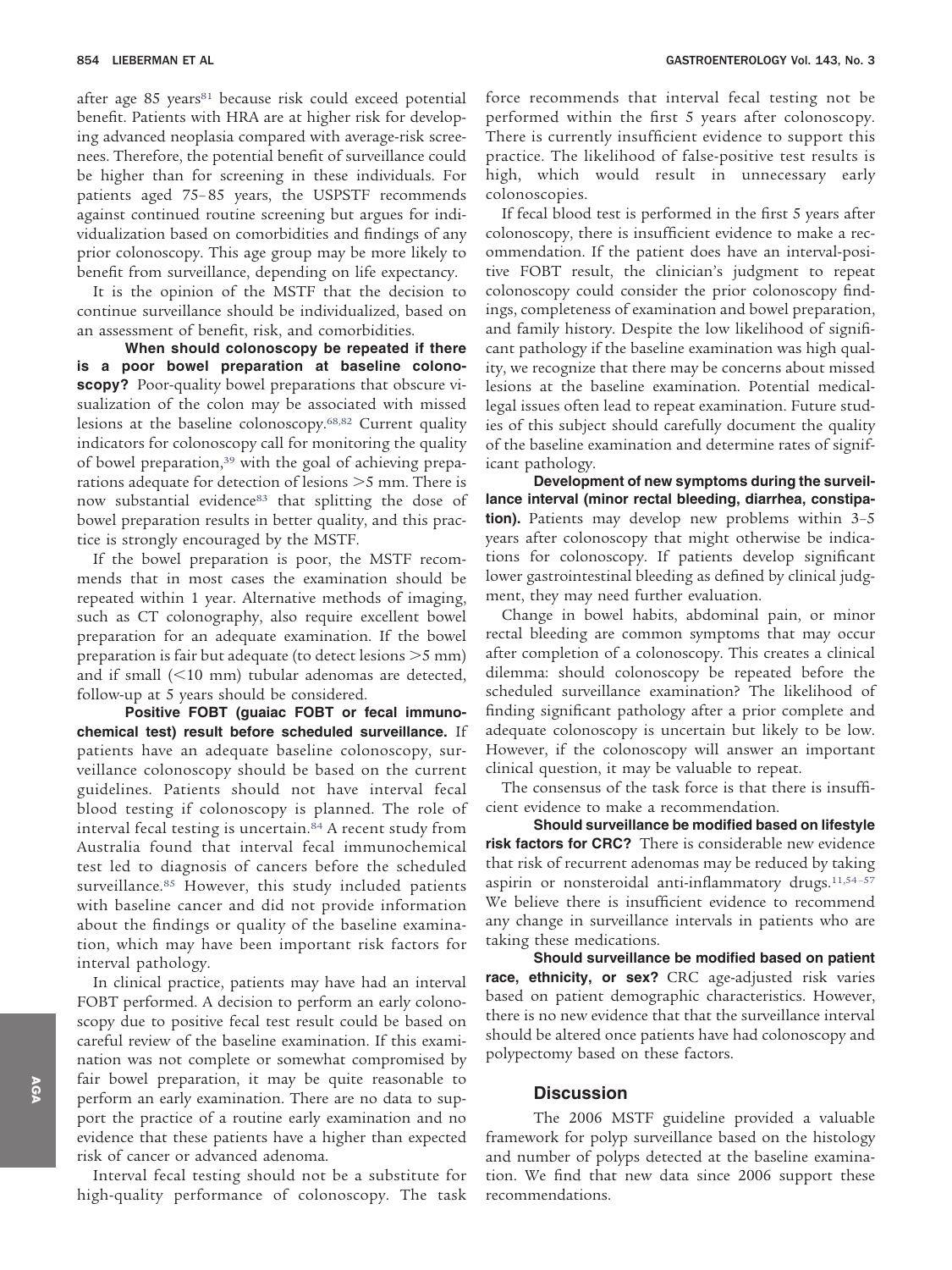The current guideline recommendations apply only to high-quality baseline examinations.

Quality indicators<sup>37-39</sup> for reporting and performance have been well documented and should become part of routine endoscopic practice. Several key performance indicators, such as cecal intubation rate and adenoma detection rate, are associated with rates of interval cancer[.16,42](#page-12-2) The task force believes that quality indicators must be measured as an essential part of a colonoscopy screening and surveillance program.

The 2006 guideline posed several important questions, some of which are now addressed:

*What are the reasons that guidelines are not followed more closely?* The utilization of colonoscopy for surveillance has an important impact on resource utilization and health care costs. New evidence suggests that surveillance is often overutilized, which increases cost and risk to patients and the health care system. Reasons for poor adherence to guidelines are unclear. We speculate that concerns about interval cancer after colonoscopy may result in some overutilization during surveillance. Incorporation of the guidelines as quality indicators of colonoscopy may improve adherence.

*Will emerging studies with longer colonoscopy follow-up times support the safety of lengthening surveillance intervals?* New evidence from 3 longitudinal studies in which patients have undergone multiple surveillance examinations has identified a low-risk group that may require little or no surveillance after 2 examinations[.65,77,78](#page-13-13)

*What is the role of family history in predicting advanced adenomas and CRC?* There is some new evidence that individuals with an FDR with CRC or HRA have an increased risk of developing HRA or CRC[.59](#page-13-2)

*What roles will chromoendoscopy, magnification endoscopy, narrow band imaging, and CT colonography play in postpolypectomy surveillance?* The role of new endoscopic technologies has not been studied in surveillance cohorts, although there are ongoing studies of CT colonography. The technical endoscopic enhancements may increase the likelihood of detecting small polyps. Chromoendoscopy and narrow band imaging may enable endoscopists to accurately determine if lesions are neoplastic, and if there is a need to remove them and send material to pathology. At this point, these technologies do not have an impact on surveillance intervals.

*What is the usefulness of FOBT in postpolypectomy surveillance*? A new study<sup>85</sup> found that a positive fecal immunochemical test performed at some interval before scheduled surveillance colonoscopy, may help identify patients who may benefit from early surveillance. This study did not evaluate baseline findings or examination quality to determine their relationship to development of interval CRC. The question of interval testing to detect interval CRC is important and merits further study.

*What is the importance of the serrated polyp pathway and detection of serrated adenomas and proximal HPs?* The current guideline reviews new information about serrated polyps and makes recommendations for follow-up.

*What is the appropriate surveillance of patients who had an adenoma removed in piecemeal resection?* Flat and sessile adenomatous and serrated polyps >15 mm are increasingly removed using injection-assisted polypectomy and piecemeal resection technique. There are insufficient data upon which to base a recommendation. However, the MSTF recommends consideration of a short interval for repeat colonoscopy  $(<1$  year) if there is any question about completeness of resection of neoplastic tissue.

The MSTF believes that the evidence supporting these recommendations for screening and surveillance intervals has become stronger in the past 6 years. We have highlighted areas of uncertainty that require further research. The guidelines are dynamic and will be revised in the future based on new evidence. This new evidence should include information about the quality of the baseline examinations. The task force recommends that all endoscopists monitor key quality indicators as part of a colonoscopy screening and surveillance program.

#### **Supplementary Material**

Note: To access the supplementary material accompanying this article, visit the online version of *Gastroenterology* at [www.gastrojournal.org,](http://www.gastrojournal.org) and at [http://](http://dx.doi.org/10.1053/j.gastro.2012.06.001) [dx.doi.org/10.1053/j.gastro.2012.06.001.](http://dx.doi.org/10.1053/j.gastro.2012.06.001)

#### **References**

- <span id="page-11-0"></span>1. Zauber AG, Winawer SJ, O'Brien MJ, et al. Colonoscopic polypectomy and long-term prevention of colorectal-cancer deaths. N Engl J Med 2012;366:687– 696.
- <span id="page-11-1"></span>2. Winawer SJ, Zauber AG, Fletcher RH, et al. Guidelines for colonoscopy surveillance after polypectomy: a consensus update by the US Multi-Society Task Force on colorectal cancer and the American Cancer Society. Gastroenterology 2006;130:1872–1885.
- <span id="page-11-2"></span>3. Rex DK, Kahi CJ, Levin B, Smith RA, et al. Guidelines for colonoscopy surveillance after cancer resection: a consensus update by the American Cancer Society and the US Multi-Society Task Force on Colorectal Cancer. Gastroenterology 2006;130:1865–1871.
- <span id="page-11-3"></span>4. Cairns SR, Scholefield JH, Steele RJ, et al. British Society of Gastroenterology; Association of Coloproctology for Great Britain and Ireland. Guidelines for colorectal cancer screening and surveillance in moderate and high risk groups (update from 2002). Gut 2010;59:666 – 690.
- <span id="page-11-4"></span>5. Levin B, Lieberman DA, McFarland B, et al. Screening and surveillance for early detection of colorectal cancer and adenomatous polyps, 2008: a joint guideline from the American Cancer Society, the US Multi-Society Task Force on Colorectal Cancer, and the American College of Radiology. Gastroenterology 2008;134: 1570 –1595.
- <span id="page-11-5"></span>6. Guyatt GH, Oxman AD, Vist GE, et al. GRADE: an emerging consensus on rating quality of evidence and strength of recommendations. BMJ 2008;336:924 –926.
- <span id="page-11-6"></span>7. Martinez ME, Baron JA, Lieberman DA, et al. A pooled analysis of advanced colorectal neoplasia diagnoses following colonoscopic polypectomy. Gastroenterology 2009;136:832– 841.
- <span id="page-11-7"></span>8. Greenberg ER, Baron JA, Tosteson TD, et al. A clinical trial of antioxidant vitamins to prevent colorectal adenoma. N Engl J Med 1994;331:141–147.
- 9. Baron JA, Beach M, Mandel JS, et al. Calcium supplements for the prevention of colorectal adenomas. N Engl J Med 1999;340:101– 107.
- 10. Schatzkin A, Lanza E, Corle D, et al. Lack of effect of a low-fat, high-fiber diet on the recurrence of colorectal adenomas. N Engl J Med 2000;342:1149 –1155.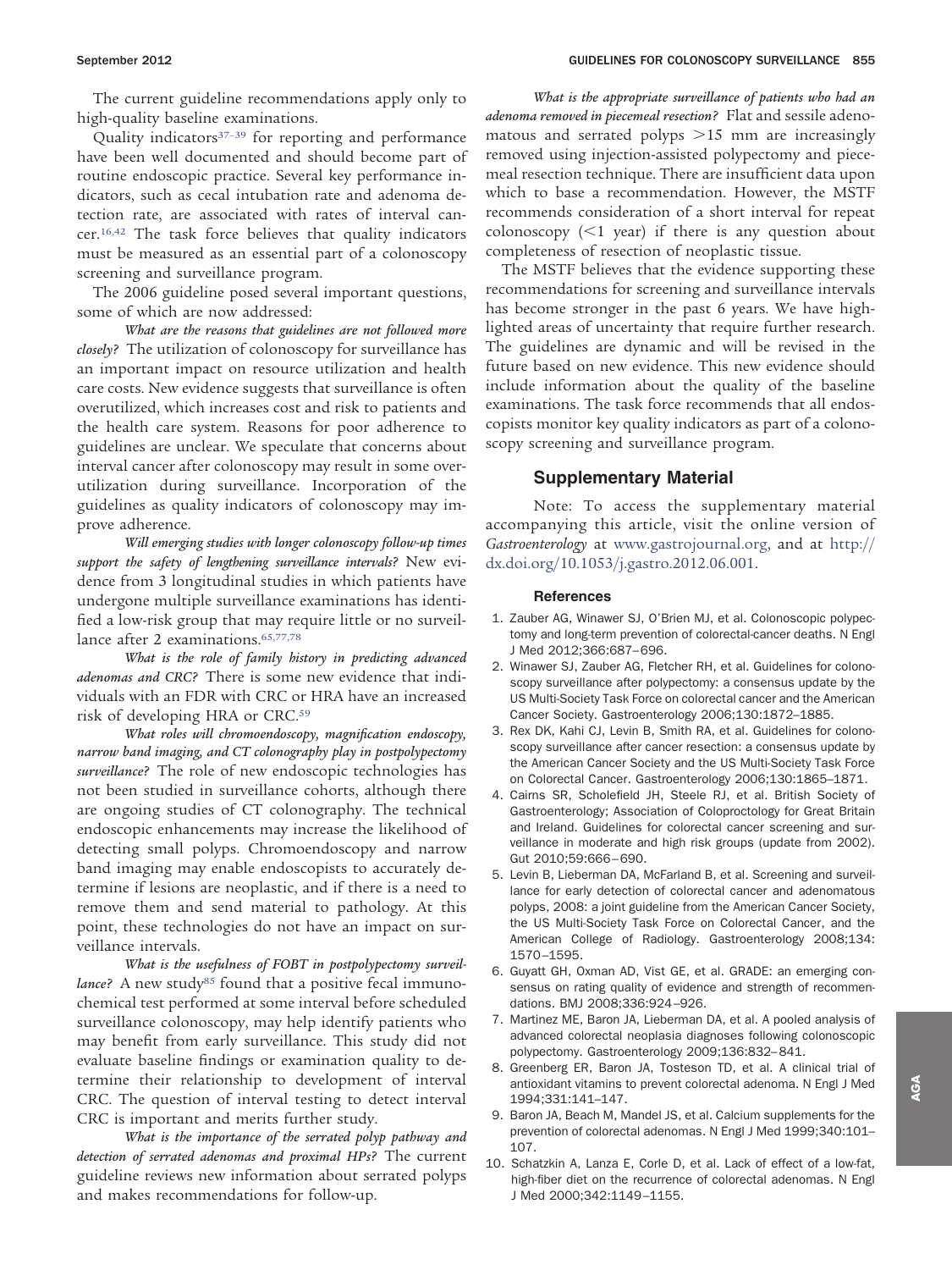- <span id="page-12-25"></span>11. Baron JA, Cole BF, Sandler RS, et al. A randomized trial of aspirin to prevent colorectal adenomas. N Engl J Med 2003;348:891– 899.
- 12. Alberts DS, Martinez ME, Roe DJ, et al. Lack of effect of a high-fiber cereal supplement on the recurrence of colorectal adenomas. N Engl J Med 2000;342:1156 –1162.
- 13. Alberts DS, Maratinez ME, Hess LM, et al. Phase III trial of ursodeoxycholic acid to prevent colorectal adenoma recurrence. J Natl Cancer Inst 2005;97:846 – 853.
- <span id="page-12-1"></span>14. Lieberman DA, Weiss DG, Harford WV, et al. Five year colon surveillance after screening colonoscopy. Gastroenterology 2007; 133:1077–1085.
- 15. Schoenfeld P, Cash B, Flood A, et al. Colonoscopic screening of average-risk women for colorectal neoplasia. N Engl J Med 2005; 352:2061–2068.
- <span id="page-12-2"></span>16. Baxter NN, Sutradhar R, Forbes SS, et al. Analysis of administrative data finds endoscopist quality measures associate with postcolonoscopy colorectal cancer. Gastroenterology 2011; 140:65–72.
- <span id="page-12-3"></span>17. Singh H, Nugent Z, Demers AA, et al. Rate and predictors of early/missed colorectal cancers after colonoscopy in Manitoba: a population-based study. Am J Gastroenterol 2010;105:2588 – 2596.
- <span id="page-12-12"></span><span id="page-12-0"></span>18. Singh H, Turner D, Xue L, et al. Risk of developing colorectal cancer following a negative colonoscopy examination. JAMA 2006;295:2366 –2373.
- 19. Bressler B, Paszat LF, Chen Z, et al. Rates of new or missed colorectal cancers after colonoscopy and their risk factors: a population-based analysis. Gastroenterology 2007;132:96 –102.
- 20. Lakoff J, Paszat LF, Saskin R, et al. Risk of developing proximal versus distal colorectal cancer after a negative colonoscopy: a population-based study. Clin Gastroenterol Hepatol 2008;6: 1117–1121.
- 21. Baxter NN, Goldwasser MA, Paszat LF, et al. Association of colonoscopy and death from colorectal cancer: a populationbased, case-control study. Ann Intern Med 2009;150:1– 8.
- 22. Brenner H, Chang-Claude J, Seiler CM, et al. Protection from colorectal cancer after colonoscopy. Ann Intern Med 2011;154: 22–30.
- <span id="page-12-5"></span><span id="page-12-4"></span>23. Leggett B, Whitehall V. Role of the serrated pathway in colorectal cancer pathogenesis. Gastroenterology 2010;138:2088 –2100.
- 24. Rockey DC, Paulson E, Niedzwiecki D, et al. Analysis of air contrast barium enema, computed tomographic colonography and colonoscopy: prospective comparison. Lancet 2005;365:305– 311.
- 25. Pickhardt PJ, Choie R, Hwang I, et al. Computed tomographic virtual colonoscopy to screen for colorectal neoplasia in asymptomatic adults. N Engl J Med 2003;349:2191–2200.
- 26. Cotton PB, Durkalski VL, Pineau BC, et al. Computed tomographic colonography (virtual colonoscopy): a multicenter comparison with standard colonoscopy for detection of colorectal neoplasms. JAMA 2004;291:1713–1719.
- 27. Van Gelder RE, Yung Nio C, Florie J, et al. Computed tomographic colonography compared with colonoscopy in patients at increased risk for colorectal cancer. Gastroenterology 2004;127:41– 48.
- 28. Johnson CD, Chen M-H, Toledano AY, et al. Accuracy of CT colonography for detection of large adenomas and cancers. N Engl J Med 2008;359:1207–1217.
- 29. Regge D, Laudi C, Galatola G, et al. Diagnostic accuracy of computer tomographic colonography for the detection of advanced neoplasia in individuals at increased risk of colorectal cancer. JAMA 2009;301:2453–2461.
- <span id="page-12-6"></span>30. Robertson DJ, Lieberman DA, Winawer SJ, et al. Interval cancer after total colonoscopy: results from a pooled analysis of eight studies. Gastroenterology 2008;134:A-111–A-112.
- 31. Pohl H, Robertson DJ. Colorectal cancers detected after colonoscopy frequently result from missed lesions. Clin Gastroenterol Hepatol 2010;8:858 – 864.
- <span id="page-12-11"></span><span id="page-12-10"></span><span id="page-12-9"></span><span id="page-12-8"></span>32. Pabby A, Schoen RE, Weissfeld JL, et al. Analysis of colorectal cancer occurrence during surveillance colonoscopy in the dietary polyp prevention trial. Gastrointest Endosc 2005;61:385–391.
- 33. Robertson DJ, Greenberg ER, Beach M, et al. Colorectal cancer in patients under close colonoscopic surveillance. Gastroenterology 2005;129:34 – 41.
- 34. Farrar WD, Sawhney MS, Nelson DB, et al. Colorectal cancers found after a complete colonoscopy. Clin Gastroenterol Hepatol 2006;4:1259 –1264.
- 35. Khashab M, Eid E, Rusche M, et al. Incidence and predictors of "late" recurrences after endoscopic piecemeal resection of large sessile adenomas. Gastrointest Endosc 2009;70:344 –349.
- <span id="page-12-7"></span>36. Sawhney MS, Farrar WD, Gudiseva S, et al. Microsatellite instability in interval colon cancers. Gastroenterology 2006;131: 1700 –1705.
- <span id="page-12-26"></span>37. Arain MA, Sawhney M, Sheikh S, et al. CIMP status of interval colon cancers: another piece to the puzzle. Am J Gastroenterol 2010;105:1189 –1195.
- <span id="page-12-13"></span>38. Rex DK, Bond JH, Winawer S, et al. Quality in the technical performance of colonoscopy and the continuous quality improvement process for colonoscopy: Recommendations of the U.S. Multi-Society task force on colorectal cancer. Am J Gastroenterol 2002;97:1296 –1308.
- <span id="page-12-24"></span><span id="page-12-15"></span>39. Rex DK, Petrini JL, Baron TH, et al. Quality indicators for colonoscopy. Am J Gastroenterol 2006;101:873– 885.
- 40. Lieberman D, Nadel M, Smith R, et al. Standardized colonoscopy reporting and data system (CO-RADS): Report of the Quality Assurance Task Group of the National Colorectal Cancer Roundtable. Gastrointest Endosc 2007;65:757–766.
- 41. Barclay RL, Vicari JJ, Doughty AS, et al. Adenoma detection rates and colonoscopic withdrawal times during screening colonoscopy. N Engl J Med 2006;355:2533–2541.
- <span id="page-12-14"></span>42. Kaminski MF, Regula J, Kraszewska E, et al. Quality indicators for colonoscopy and the risk of intereval cancer. N Engl J Med 2010; 362:1795–1803.
- <span id="page-12-16"></span>43. Mysliwiec PA, Brown ML, Klabunde CN, et al. Are physicians doing too much colonoscopy? A national survey of colorectal surveillance after polypectomy. Ann Intern Med 2004;141:264 –271.
- 44. Saini SD, Nayak RS, Kuhn L, et al. Why don't gastroenterologists follow colon polyp surveillance guidelines? Results of a national survey. J Clin Gastroenterol 2009;43:554 –558.
- <span id="page-12-17"></span>45. Shoen RE, Pinsky PF, Weissfeld, JL, et al. Utilization of surveillance colonoscopy in community practice. Gastroenterology 2010;138:73– 81.
- <span id="page-12-18"></span>46. Atkin WS, Edwards R, Kralj-Hans I, et al. Once-only flexible sigmoidoscopy screening in prevention of colorectal cancer: a multicentre randomised controlled trial. Lancet 2010;375:1624 – 1633.
- <span id="page-12-19"></span>47. Imperiale TF, Glowinski EA, Lin-Cooper C, et al. Five-year risk of colorectal neoplasia after negative screening colonoscopy. N Engl J Med 2008;359:1218 –1224.
- <span id="page-12-20"></span>48. Leung WK, Lau JYW, Suen BY, et al. Repeat screening colonoscopy 5 years after normal baseline screening colonoscopy in average-risk Chinese: a prospective study. Am J Gastroenterol 2009;104:2028 –2034.
- <span id="page-12-21"></span>49. Brenner H, Haug U, Arndt V, et al. Low risk of colorectal cancer and advanced adenomas more than 10 years after negative colonoscopy. Gastroenterology 2010;138:870 – 876.
- <span id="page-12-22"></span>50. Miller H, Mukherjee R, Tian J, et al. Colonoscopy surveillance after polypectomy may be extended beyond five years. J Clin Gastroenterol 2010;44:e162-e166.
- <span id="page-12-23"></span>51. Chung SJ, Kim YS, Yang SY, et al. Five-year risk for advanced colorectal neoplasia after initial colonoscopy according to the baseline risk stratification: a prospective study in 2452 asymptomatic Koreans. Gut 2011;60:1537–1543.
- 52. Brenner H, Change-Claude J, Seiler CM, et al. Long-term risk of colorectal cancer after negative colonoscopy. J Clin Oncol 2011; 29:3761–3767.